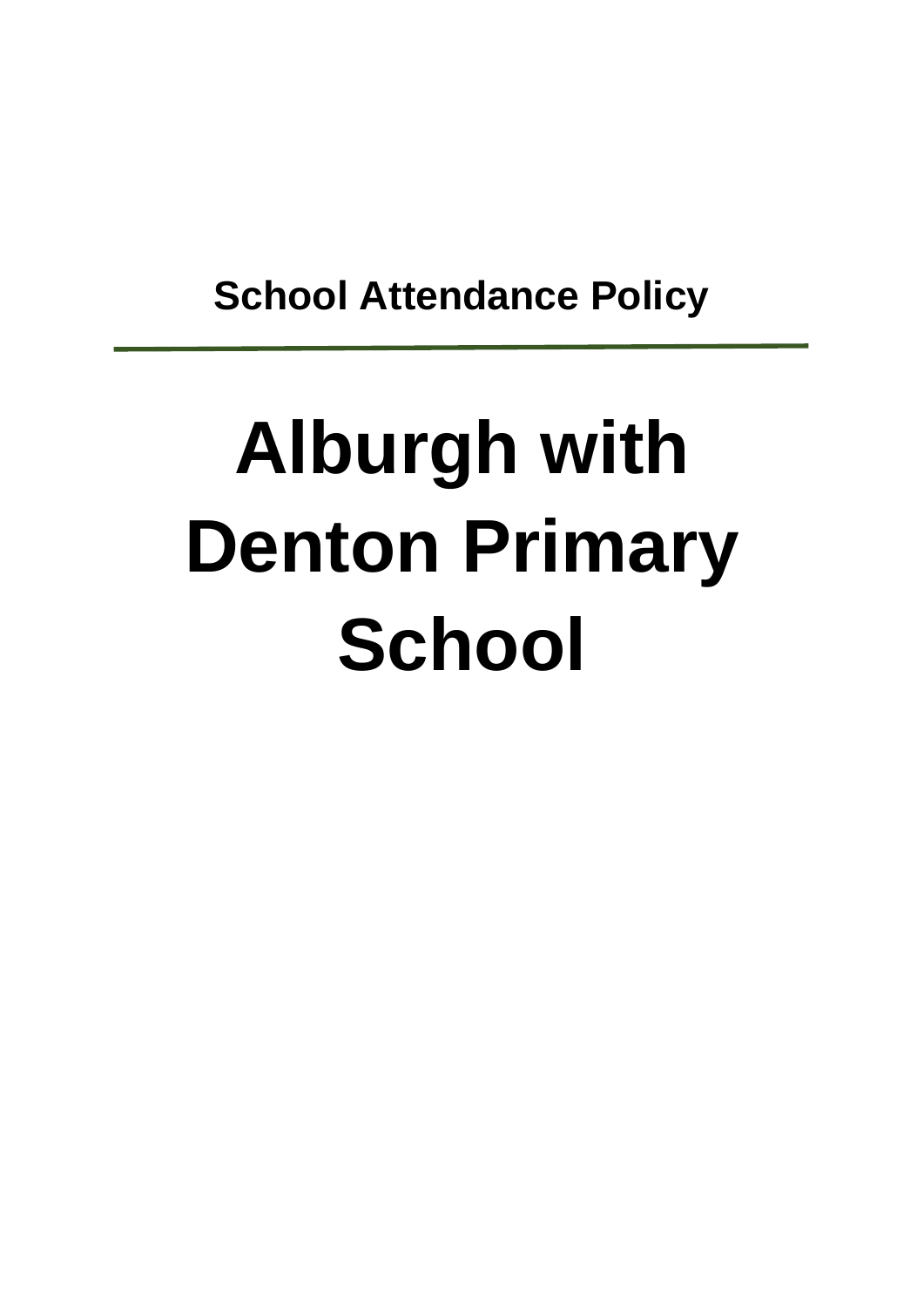

## **Summary of changes – September 2020:**

The model policy has been revised to reflect changes to the statutory guidance as outlined below.

| Section                         | Changes                                                                                                                                                                                                                                     |
|---------------------------------|---------------------------------------------------------------------------------------------------------------------------------------------------------------------------------------------------------------------------------------------|
| 1                               | Section amended to provide further clarity on the aims of the policy<br>and emphasis on early intervention.                                                                                                                                 |
| 2.                              | Inserted paragraph 2.2 with outline of responsibilities of schools, LAs<br>and parents                                                                                                                                                      |
| 3.                              | Moved paragraph 3.1 from section 2 and referred to DfE Addendum<br>regarding coronavirus.                                                                                                                                                   |
| 4.                              | Roles & Responsibilities moved from section 6 to section 4 and table<br>of key roles and responsibilities inserted.                                                                                                                         |
| 5.                              | Previously section 4. National codes removed and added as Appendix<br>$\mathbf 1$ .<br>Reference to DfE advice inserted.<br>Section on Medical Appointments and absence due to illness added.                                               |
| 6.                              | Sections of lateness and persistent absence have been moved into<br>this section of attendance protocols.<br>Wording added to emphasise early intervention and plans based on<br>individual needs.                                          |
| 7.                              | Previously section 5. Amended to include section on elective home<br>education                                                                                                                                                              |
| 9.                              | Section now reflects updated DfE guidance:<br>'School attendance: guidance for maintained schools, academies,<br>independent schools and local authorities', DfE(August 2020)<br>'Keeping Children Safe in Education', DfE (September 2020) |
| <b>New</b><br>Addendum<br>added | Arrangements for Attendance during Covid-19: Addendum created to<br>reflect changes in arrangements in response to Covid-19.                                                                                                                |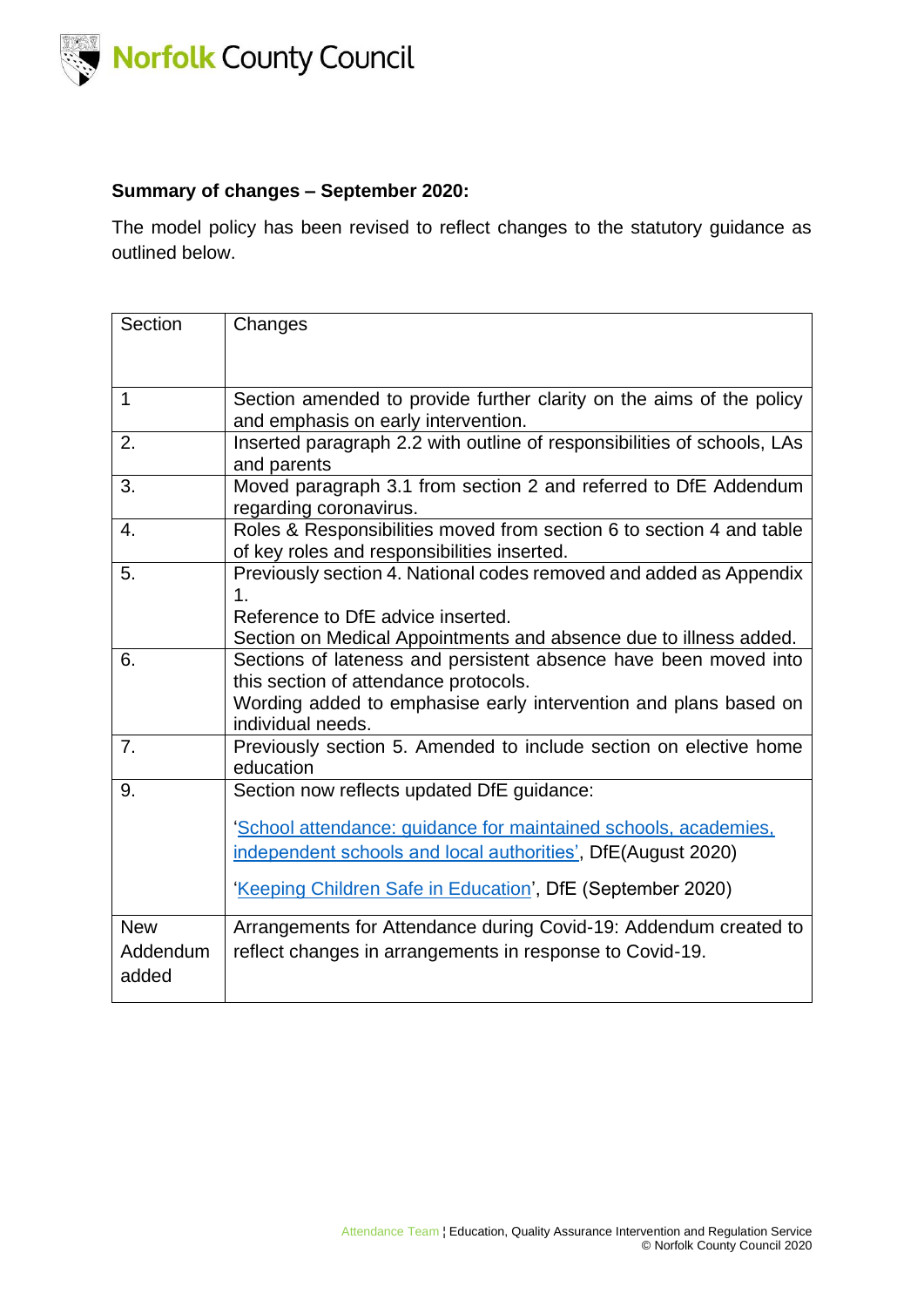

## **Whole School Attendance Policy**

## Alburgh with Denton Primary School

## **Policy Consultation & Review**

This policy is available on our school website and is available on request from the school office. We also inform parents about this policy when their children join our school and regularly thereafter through our school newsletter and other relevant opportunities.

We recognise the expertise our staff build by managing school attendance daily and we therefore invite staff to contribute to and shape this policy and associated safeguarding arrangements.

This policy will be reviewed in full by the Governing Body on an annual basis. This policy was last reviewed and agreed by the Governing Body on **1/2/21**. It is due for review on **1/2/24**.

|                     | Signature H Sonnex | Headteacher               | Date: 1/2/21 |
|---------------------|--------------------|---------------------------|--------------|
| Signature B Barrett |                    | <b>Chair of Governors</b> | Date: 1/2/21 |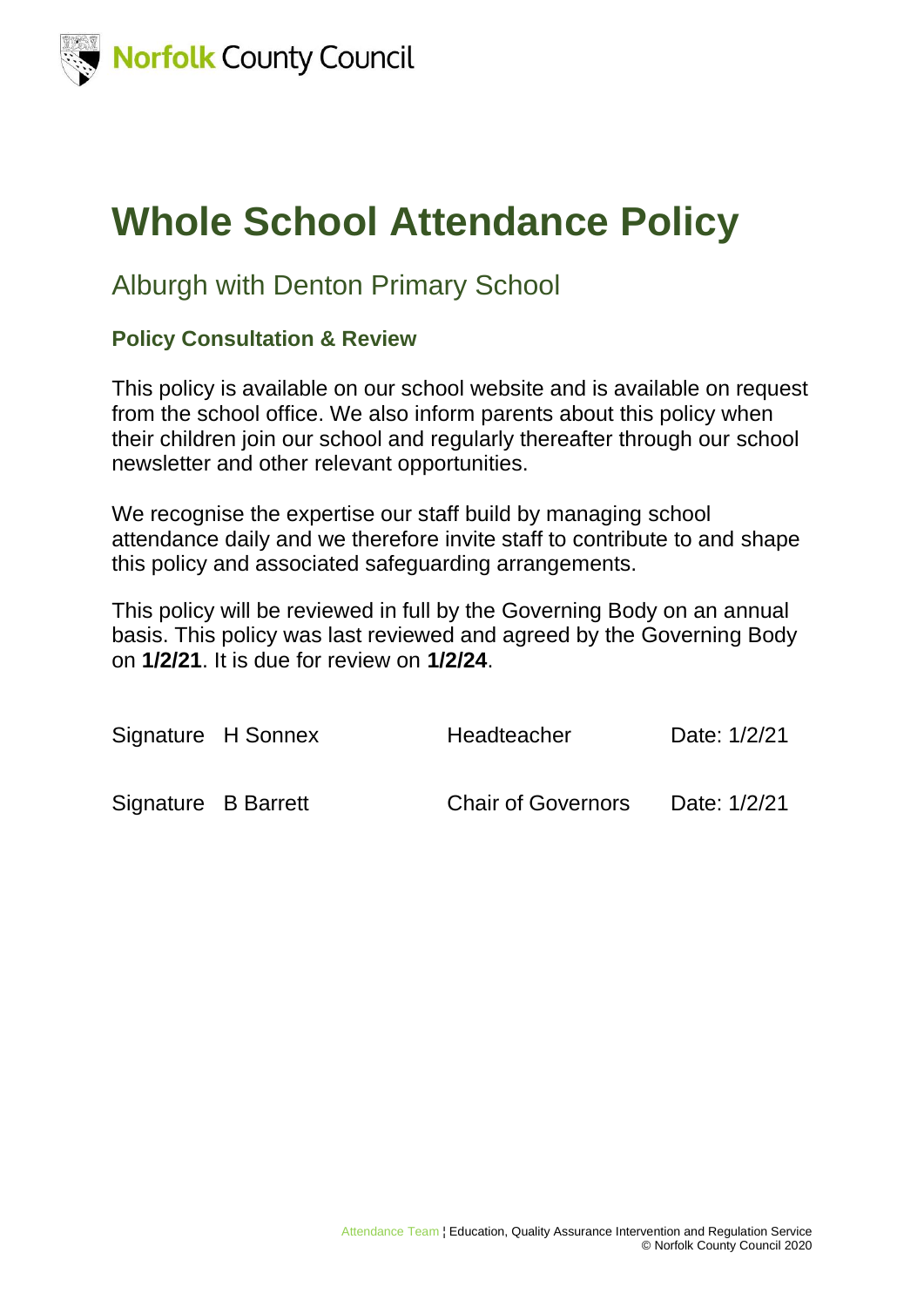

| <b>Contents</b>                                               |    |
|---------------------------------------------------------------|----|
| <b>Introduction/Aim</b>                                       | 5  |
| <b>Legal Framework</b>                                        | 5  |
| <b>Definitions</b>                                            | 6  |
| <b>Roles and Responsibilities</b>                             | 7  |
| <b>Categorising Absence and Attendance</b>                    | 10 |
| Leave of absence                                              | 10 |
| <b>Medical appointments and absence due to illness</b>        | 11 |
| <b>Pupil absence for the purposes of Religious Observance</b> | 12 |
| <b>Gypsy, Roma and Traveller pupils</b>                       | 12 |
| <b>Unauthorised absence</b>                                   | 13 |
| <b>Attendance Protocols</b>                                   | 13 |
| <b>Register keeping and recording</b>                         | 13 |
| Late arrival at school                                        | 13 |
| <b>Expected absence procedure for parents</b>                 | 14 |
| Attendance procedure and reward system                        | 15 |
| <b>Support Systems</b>                                        | 16 |
| <b>Persistent Absence and the use of legal interventions</b>  | 16 |
| <b>Reduced timetables</b>                                     | 17 |
| <b>Deletions from the Register</b>                            | 17 |
| <b>Related Policies</b>                                       | 18 |
| <b>Statutory Framework</b>                                    | 18 |
| <b>Appendices</b>                                             | 18 |
| <b>Appendix 1: Department for Education Attendance and</b>    | 19 |
| <b>Absence Codes</b>                                          |    |
| Appendix 2: Fixed penalty notice whole school warning letter  | 24 |
| Appendix 3: Example leave of absence request form             | 26 |
| <b>Addendum: Arrangements for Attendance during Covid-19</b>  | 27 |

## **1. Introduction/Aim**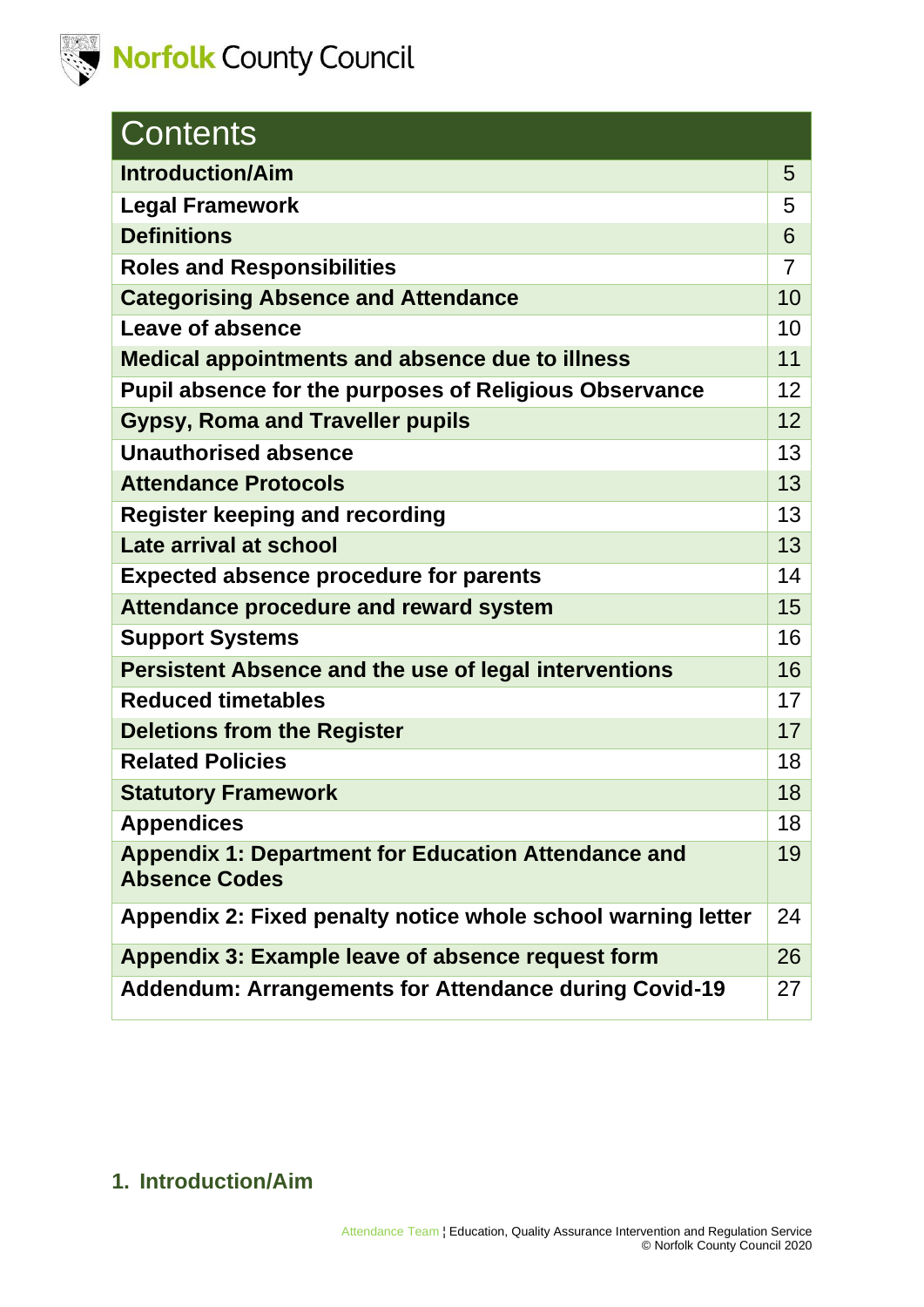

- 1.1 Regular school attendance is essential if children are to achieve their full potential. [Research](https://www.gov.uk/government/publications/absence-and-attainment-at-key-stages-2-and-4-2013-to-2014) commissioned by the Department for Education shows missing school for even a day can mean a child is less likely to achieve good grades, which can have a damaging effect on their life chances.
- 1.2 At Alburgh with Denton Primary School we believe that regular school attendance enables children both to maximise the educational opportunities available to them. Missing out on lessons leaves children vulnerable to falling behind and can put them at risk of wider harm. We value the attendance of all pupils. As set out in this policy, we will work with families to identify the reasons for poor attendance and try to resolve any difficulties at the earliest opportunity.
- 1.3 Our attendance policy aims to give clear guidance to staff, parents, pupils and governors to:
	- Support pupil's achievement by establishing the highest possible levels of attendance and punctuality;
	- Recognise the key role of all staff in promoting good attendance;
	- Provide a clear framework for monitoring and responding to pupil absences;
	- Make parents / carers aware of their legal responsibilities and ensure their children have access to the education to which they are entitled.
- 1.4 We recognise that attendance is a matter for the whole school community. Our Attendance Policy should not be viewed in isolation; it is a strand that runs through all aspects of school improvement, supported by our policies on safeguarding, prevention of bullying, behaviour and inclusive learning. This policy also considers the Human Rights Act 1998, the Equality Act 2010 and other relevant legislation.

## **2. Legal Framework**

- 2.1 Section 7 of the 1996 Education Act states that parents must ensure that children of compulsory school age receive efficient full-time education suitable to their age, ability and aptitude to any special educational needs they may have, either by regular attendance at school or otherwise. A child is of compulsory school age at the beginning of the term following their  $5<sup>th</sup>$  birthday. A child ceases to be of compulsory school age on the last Friday in June of the school year in which they reach the age of 16.
- 2.2 The government expects all schools and local authorities to:
	- Promote good attendance and reduce absence, including persistent absence;
	- Ensure every pupil has access to full-time education to which they are entitled;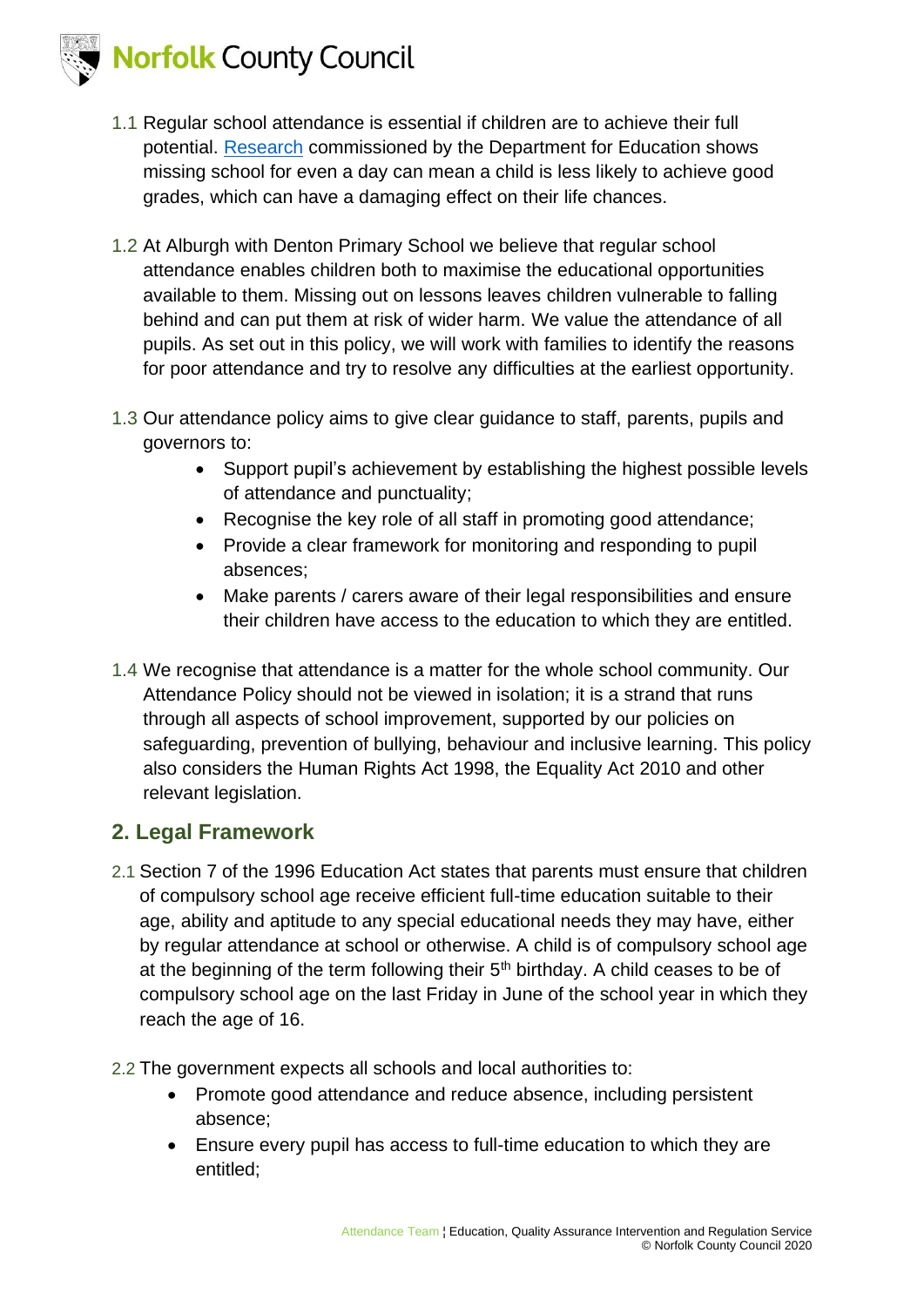

• and, act early to address patterns of absence.

Parents are expected to perform their legal duty by ensuring their children of compulsory school age who are registered at school attend regularly.

In accordance with the Education Act 1996, we will work with the Local Authority to ensure that parents are supported to secure education for children of compulsory school age and where necessary, use legal enforcement.

## **3. Definitions**

3.1 The Education (Pupil Registration) (England) Regulations 2006, as amended by 2016 regulations, require schools to take an attendance register twice a day, once at the start of the morning session and then again during the afternoon session. The register must record whether the pupil was:

- Present;
- Absent;
- Present at approved educational activity;
- Unable to attend due to exceptional circumstances; or
- Not attending in circumstances relating to coronavirus (COVID-19)<sup>1</sup>

3.2 For the purpose of this policy, the school defines:

"Absence" as:

- Arrival at school after the register has closed
- Not attending school for any reason

Regular attendance as:

• Attendance at every session the school is open to pupils unless their absence has been authorised

An "authorised absence" as:

- An absence for sickness for which the school has granted leave
- Medical or dental appointments which unavoidably fall during school time, for which the school has granted leave
- Religious or cultural observances for which the school has granted leave
- An absence due to a family emergency or unavoidable cause

An "unauthorised absence" as:

- Parents keeping children off school unnecessarily or without reason
- Truancy before or during the school day
- Absences which have never been properly explained

<sup>&</sup>lt;sup>1</sup> Se[e Addendum: recording attendance in relation to coronavirus \(COVID-19\),](https://www.gov.uk/government/publications/school-attendance/addendum-recording-attendance-in-relation-to-coronavirus-covid-19-during-the-2020-to-2021-academic-year) and the Addendum to this policy which outline the changes made to regulations governing school attendance registers in relation to coronavirus (COVID-19), which come into effect from 24 August 2020 for use throughout the 2020 to 2021 school year.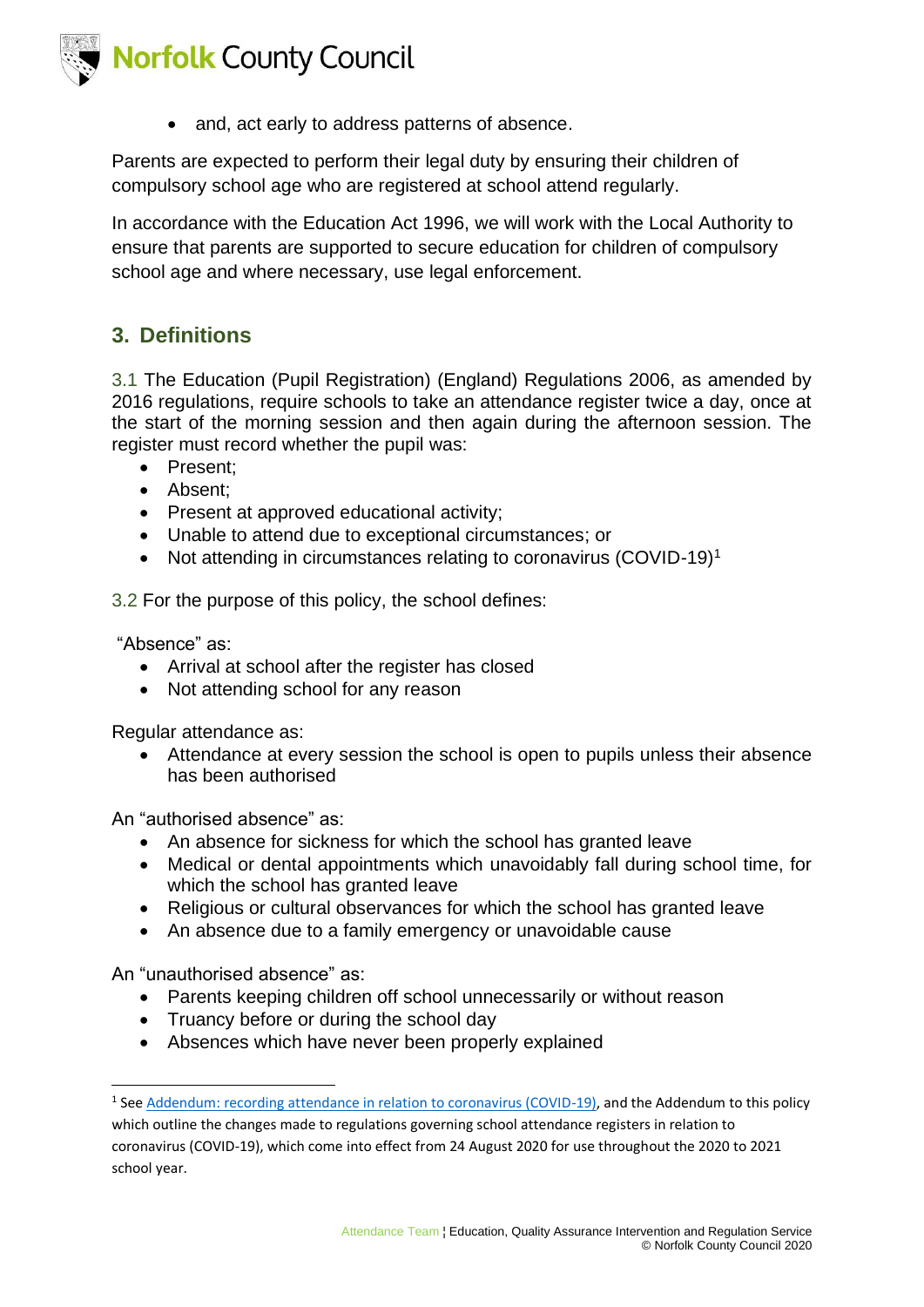

- Arrival at school after the register has closed
- Shopping, looking after other children or birthdays
- Day trips and holidays in term-time which have not been agreed
- Leaving school for no reason during the day

"Persistent absenteeism" (PA) as:

• Missing 10% or more of schooling across the year for any reason

"Parent" as

- Any natural parent, whether married or not
- Any parent who, although not a natural parent, has parental responsibility as defined in the Children Act (1989) for a child or young person
- Any person who, although not a natural parent, has care of a child or young person

## **4. Roles and Responsibilities**

At **[Alburgh with Denton Primary School]**, we believe that improved school attendance is a responsibility shared by governors, school staff, parents, pupils and the wider school community.

#### **ROLES AND RESPONSIBILITIES**

| <b>Role</b>                       | <b>Name</b>          | <b>Contact details</b> |
|-----------------------------------|----------------------|------------------------|
| <b>Attendance Lead</b>            | <b>Hayley Sonnex</b> | 01986 788678           |
| <b>Attendance Officer</b>         | <b>Kate Byer</b>     | 01986 788678           |
| Named Governor for   Beth Barrett |                      |                        |
| <b>Attendance</b>                 |                      |                        |

The Governors of Alburgh with Denton Primary School will:

- Ensure that the importance and value of good attendance is promoted to pupils and their parents;
- Annually review the school's Attendance Policy and ensure the required resources are available to fully implement the policy;
- Identify a member of the governing body to lead on attendance matters;
- Ensure that the regulations and other relevant legislation are complied with;
- Agree school attendance targets and submit these to the Local Authority within the agreed timescale each year and where appropriate link these to the Performance Management of Senior Leadership within the school;
- Monitor the school's attendance and related issues through termly reporting at Governors' meetings;
- Ensure that attendance data is reported to the Local Authority or Department for Education as required and on time;
- Ensure that there is a named senior manager to lead on attendance;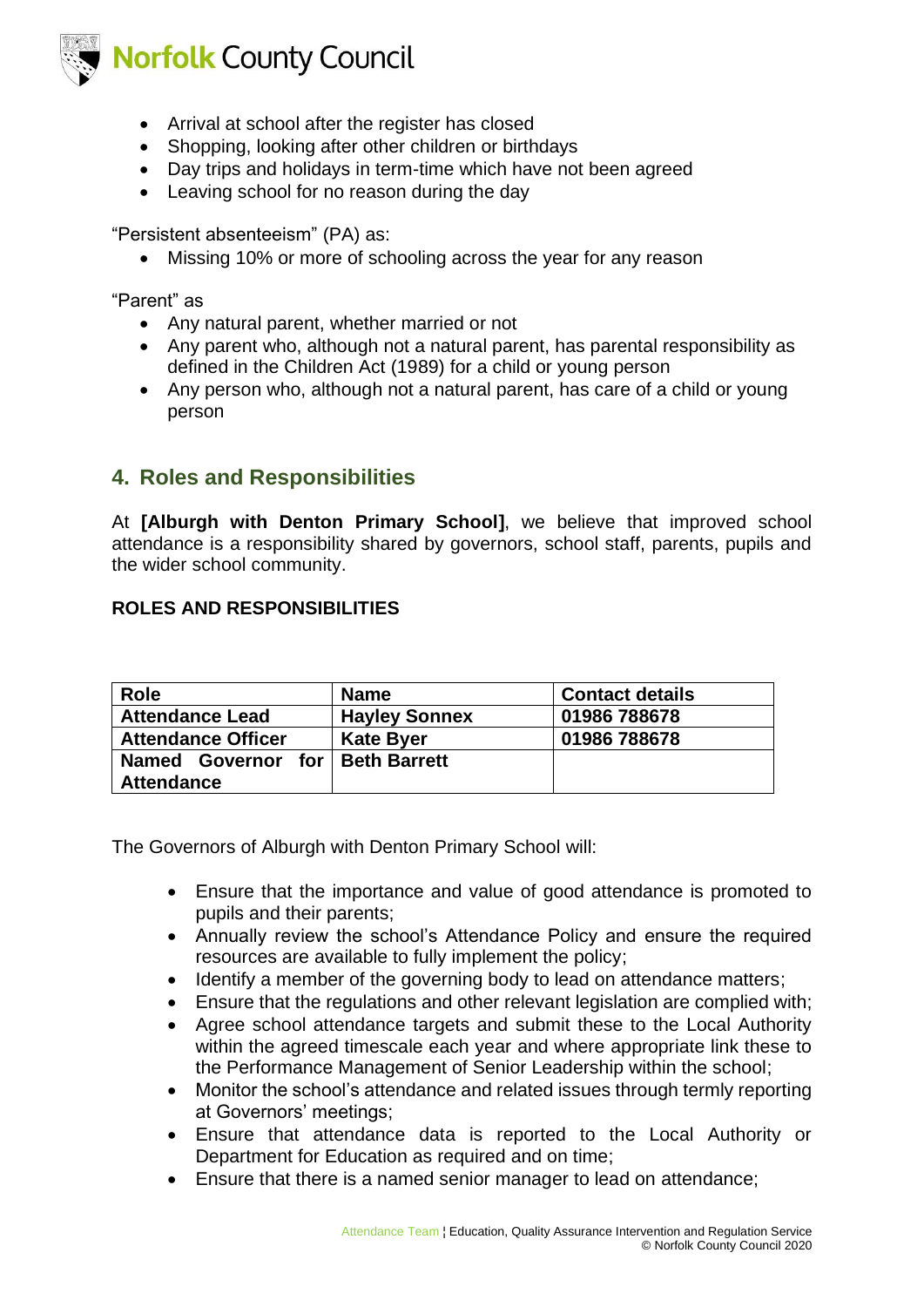

- Ensure that the school has clear systems to report, record and monitor the attendance of all pupils, including those who are educated off-site ;
- Ensure that there are procedures for collecting and analysing attendance data frequently to identify causes and patterns of absence;
- Ensure that data is understood and used to devise solutions and to evaluate the effectiveness of interventions.

The Senior Management Team at Alburgh with Denton Primary School will:

- Actively promote the importance and value of good attendance to pupils and their parents;
- Form positive relationships with pupils and parents;
- Ensure that there is a whole school approach which reinforces good school attendance, with good teaching and learning experiences that encourage all pupils to attend and to achieve;
- Monitor the implementation of the Attendance Policy and ensure that the policy is reviewed annually;
- Ensure that all staff are aware of the Attendance Policy and adequately trained to address attendance issues;
- Ensure that the regulations and other relevant legislation are complied with:
- Ensure that there is a named senior manager to lead on attendance and allocate sufficient time and resource;
- Return school attendance data to the Local Authority and the Department for Education as required and on time;
- Report the school's attendance and related issues through termly reporting to the Governors and on a half-termly basis to the lead governor for attendance;
- Ensure that systems to report, record and monitor the attendance of all pupils, including those who are educated off-site are implemented;
- Ensure that attendance data is collected and analysed frequently to identify causes and patterns of absence;
- Interpret the data to devise solutions and to evaluate the effectiveness of interventions;
- Develop a multi-agency response to improve attendance and support pupils and their families;
- Document interventions used to a standard required by the local authority should legal proceedings be instigated;
- Set out how Pupil Premium will be used to support pupils with irregular attendance.

All staff at Alburgh with Denton Primary School will:

- Actively promote the importance and value of good attendance to pupils and their parents;
- Form positive relationships with pupils and parents;
- Contribute to a whole school approach which reinforces good school attendance; with good teaching and learning experiences that encourage all pupils to attend and to achieve;
- Comply with the regulations and other relevant legislation;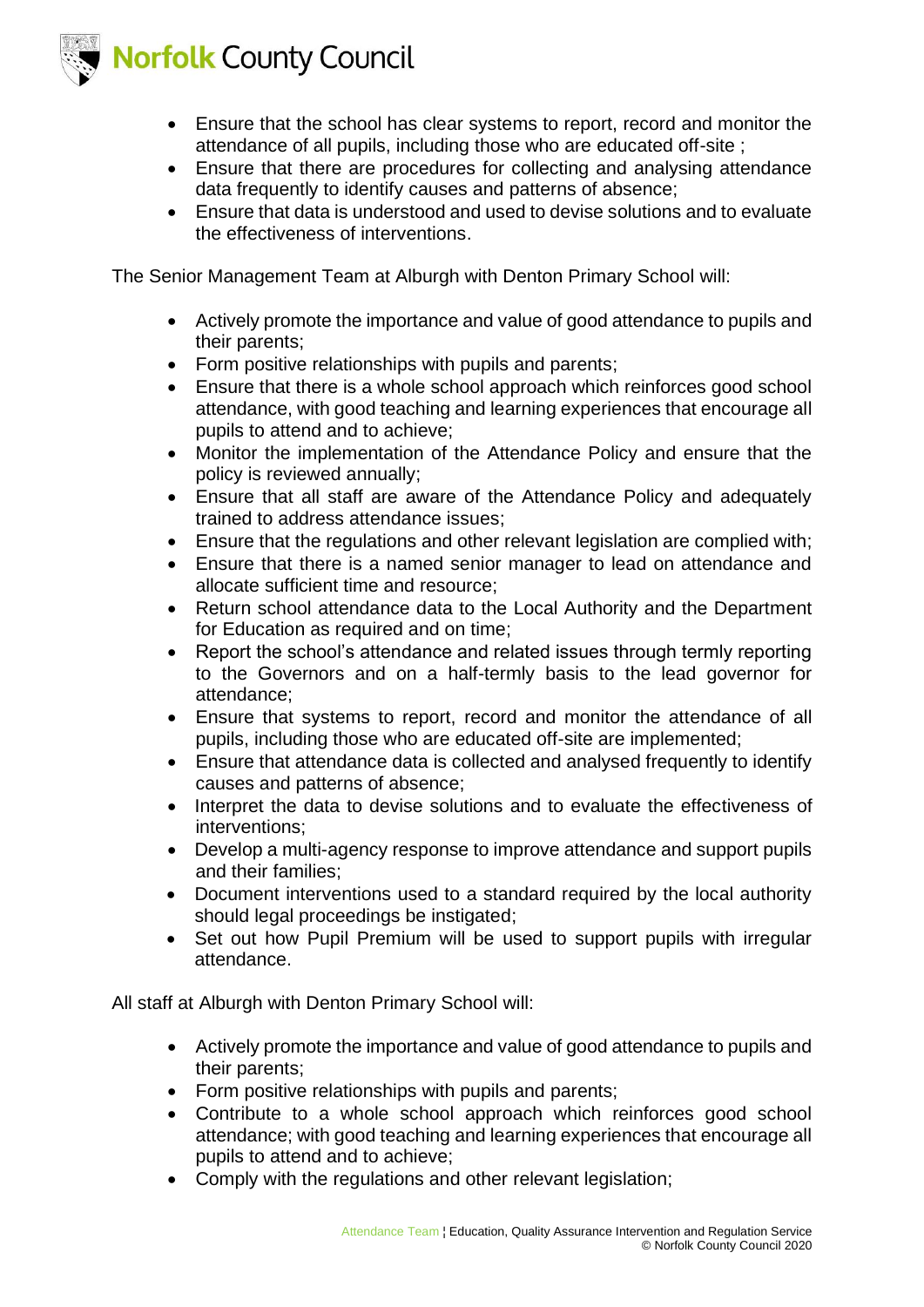

- Implement systems to report, record and monitor the attendance of all pupils, including those who are educated off-site;
- Ensure that registers are recorded accurately and in a timely manner;
- Contribute to the evaluation of school strategies and interventions;
- Work with other agencies to improve attendance and support pupils and their families.

Pupils will:

- Be aware of the school's attendance policy and when and where they are required to attend. This will be communicated to them through the school staff, parents, and the school timetable;
- Speak to their class teacher or another member of staff if they are experiencing difficulties at school or at home which may impact on their attendance;
- Attend all lessons ready to learn, with the appropriate learning tools requested and on time for the class;
- Bring a note of explanation from their parents or guardians to explain an absence that has happened or is foreseen;
- Follow the correct set school procedure if they arrive late. This will help the school to monitor attendance and keep accurate records for the child's individual attendance. This is also vital for health and safety in the event of a school evacuation.

The member of staff responsible for attendance will work to further develop relationships with families to bring about improved attendance. This may involve seeking multi-agency support. The member of staff responsible for attendance will support good attendance, respond to concerns and promote improvement in attendance by:

- Monitoring and analysing pupil attendance data;
- Undertaking weekly attendance meetings with the Designated Safeguarding Lead and other relevant staff members;
- Implementing the identified strategies for promoting good whole school attendance;
- Implementing the identified strategies for tackling unsatisfactory attendance
- Managing individual pupil casework files;
- Coordinating individual action plans for pupils causing concern including the instigation of a Family Support Plan (FSP) and/ or the implementation of a parenting contract;
- Ensuring first day calling procedures are adhered to, if a child is absent from school without contact from parents;
- Taking an active lead in delivering whole school initiatives such as awards assemblies and reward schemes;
- Making referrals to appropriate external agencies.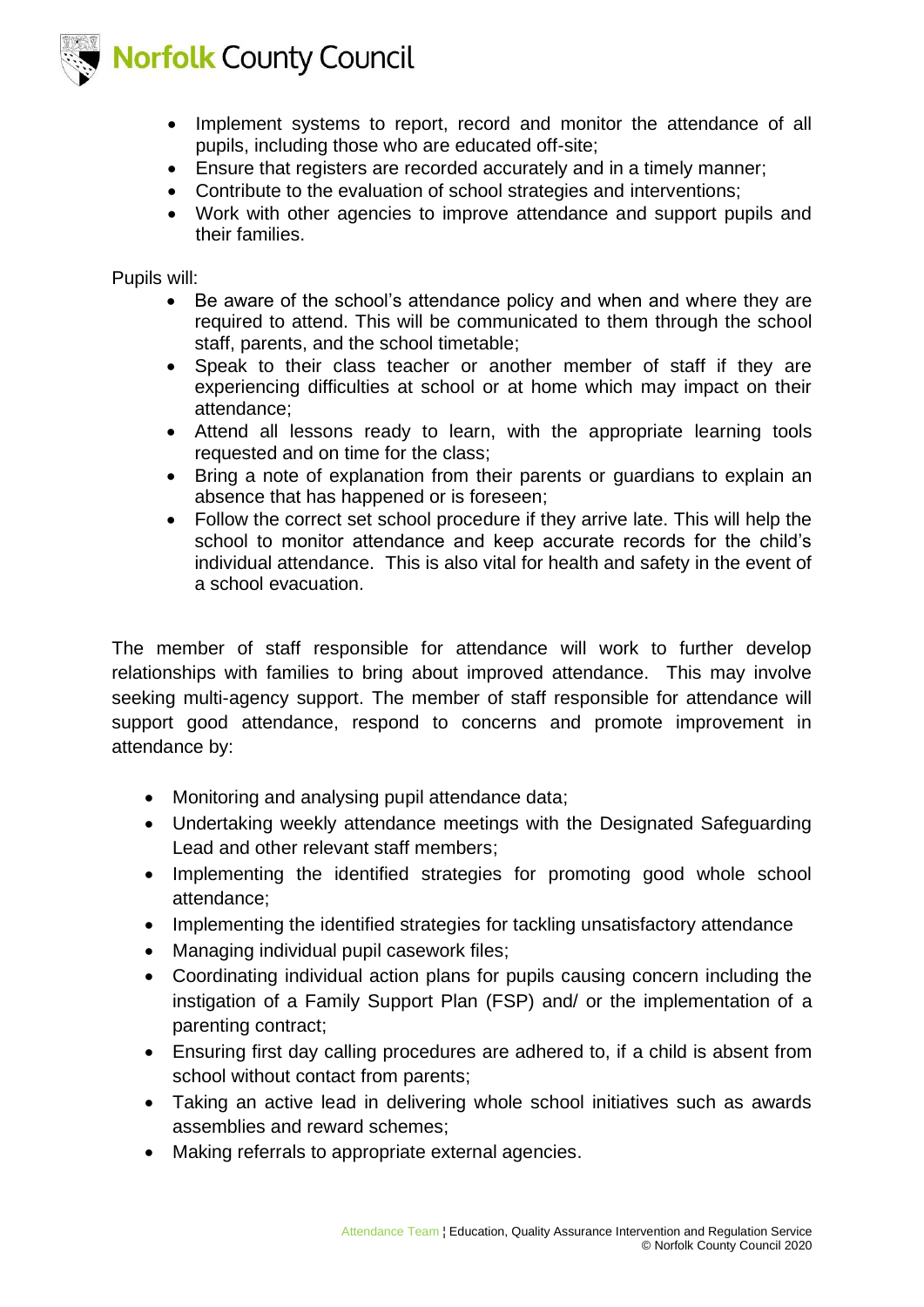

Alburgh with Denton Primary School requests that parents will:

- Take a positive interest in their child's work and educational progress;
- Ensure their child has regular attendance at school;
- Instil the value of education and regular school attendance within the home environment;
- Contact the school if their child is absent to let them know the reason why and the expected date of return, following this with a note wherever possible;
- Avoid unnecessary absences; for example, by making medical and dental appointments for outside of school hours;
- Ask the school for help if their child is experiencing difficulties with any aspect of their school work or home and family life;
- Inform the school of any change in circumstances that may impact on their child's attendance;
- Support the school by becoming involved in their child's education, forming a positive relationship with school and acknowledging the importance of children receiving the same messages from both school and home;
- Maintain effective routines at home to support good attendance;
- Attend all meetings requested to discuss attendance issues.

## **5. Categorising Absence and Attendance**

5.1 The table at Appendix 1 of this policy outlines the national codes which enable all schools to record and monitor attendance and absence in a consistent way and comply with the regulations and Department for Education advice<sup>2</sup>. When marking our registers, we will apply these codes to accurately record and report attendance.

## **5.2 Leave of Absence**

5.2.1 Since September 2013, changes to Government regulations and guidance mean that Headteachers can no longer authorise leave of absence for the sole purpose of a holiday (unless in exceptional circumstances). All absences associated with a holiday (without exceptional circumstance) during term time will be marked as unauthorised within the register. Any parents known to have removed their child from school for the sole purpose of a holiday may be referred to the Local Authority and be issued with a penalty notice fine or referred to the Local Authority to consider prosecution.

5.2.2 We believe that children need to be in school for all sessions so that they can make the most progress possible. However, we do understand that there are times where a parent may legitimately request leave of absence for a child due to 'exceptional circumstances.' At Alburgh with Denton Primary School leave of absence shall not be granted unless there are 'exceptional circumstances'. This may only be

<sup>&</sup>lt;sup>2</sup> 'School attendance Guidance for maintained schools, academies, independent schools and local authorities', [DfE \(August 2020\)](https://assets.publishing.service.gov.uk/government/uploads/system/uploads/attachment_data/file/907535/School_attendance_guidance_for_2020_to_2021_academic_year.pdf)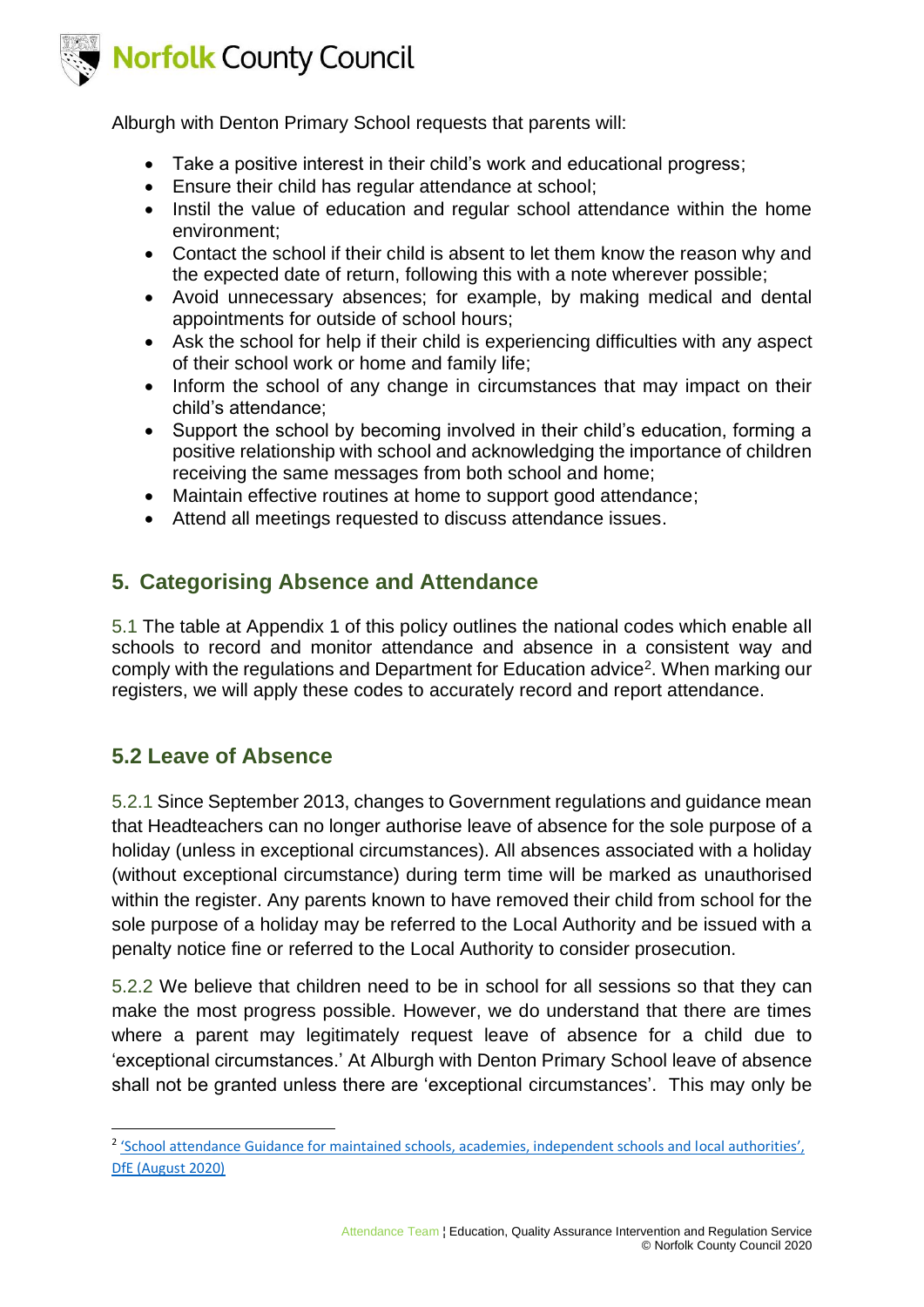



granted at the discretion of the Headteacher Alburgh with Denton Primary School will respond to all applications for leave of absence in writing.

5.2.3 Parents wishing to apply for leave of absence during term time must apply in writing to the Headteacher at least a month before the planned leave. If a written request for leave of absence is not completed and the leave is taken without a request being submitted, the leave will not be considered by the Headteacher and it will be marked as unauthorised. Alburgh with Denton Primary School will treat each application individually and discuss with you the circumstances of the application before a decision is made. Retrospective requests will not be considered and therefore will result in the absence being categorised as **unauthorised.** In such cases the school may make a referral to the Local Authority to request that a penalty notice fine is issued or consider prosecution.

5.2.4 A penalty notice request or a referral for prosecution may be submitted to the Local Authority should: -

- The parent fails to submit a leave of absence request in advance of taking the leave
- An application for a leave of absence is not agreed by the Headteacher but is still taken
- A longer period is taken in excess of the agreed number of days.

5.2.5 When absence is granted by the Headteacher, the parents will need to agree a date of return. If a pupil fails to return on the expected date and contact is not received from, or made with the parents, school will seek advice from the Local Authority. This could result in possible children missing from education procedures being instigated.

## **5.3 Medical Appointments and absence due to illness**

5.3.1 Parents should try to make appointments outside of school hours wherever possible. Where appointments during school time are unavoidable, we ask that parent notifies the school in advance of the appointment wherever possible. The pupil should only be out of school for the minimum amount of time necessary for the appointment. In most circumstances, a child should not miss a whole day at school for an appointment. If a pupil must attend a medical appointment during the school day, they must be signed out at the school office. No pupil will be allowed to leave the school site without parental confirmation.

5.3.2 In most cases, absences for illness which are reported following the school's absence reporting procedures will be authorised without the need for parents to supply medical evidence unnecessarily. In line with Department for Education guidance, if we do have a genuine concern about the authenticity of the illness, we may ask the parent to provide medical evidence, such as a prescription, appointment card, or other appropriate form of evidence. If the school is not satisfied about the authenticity of the illness, the absence will be recorded as unauthorised.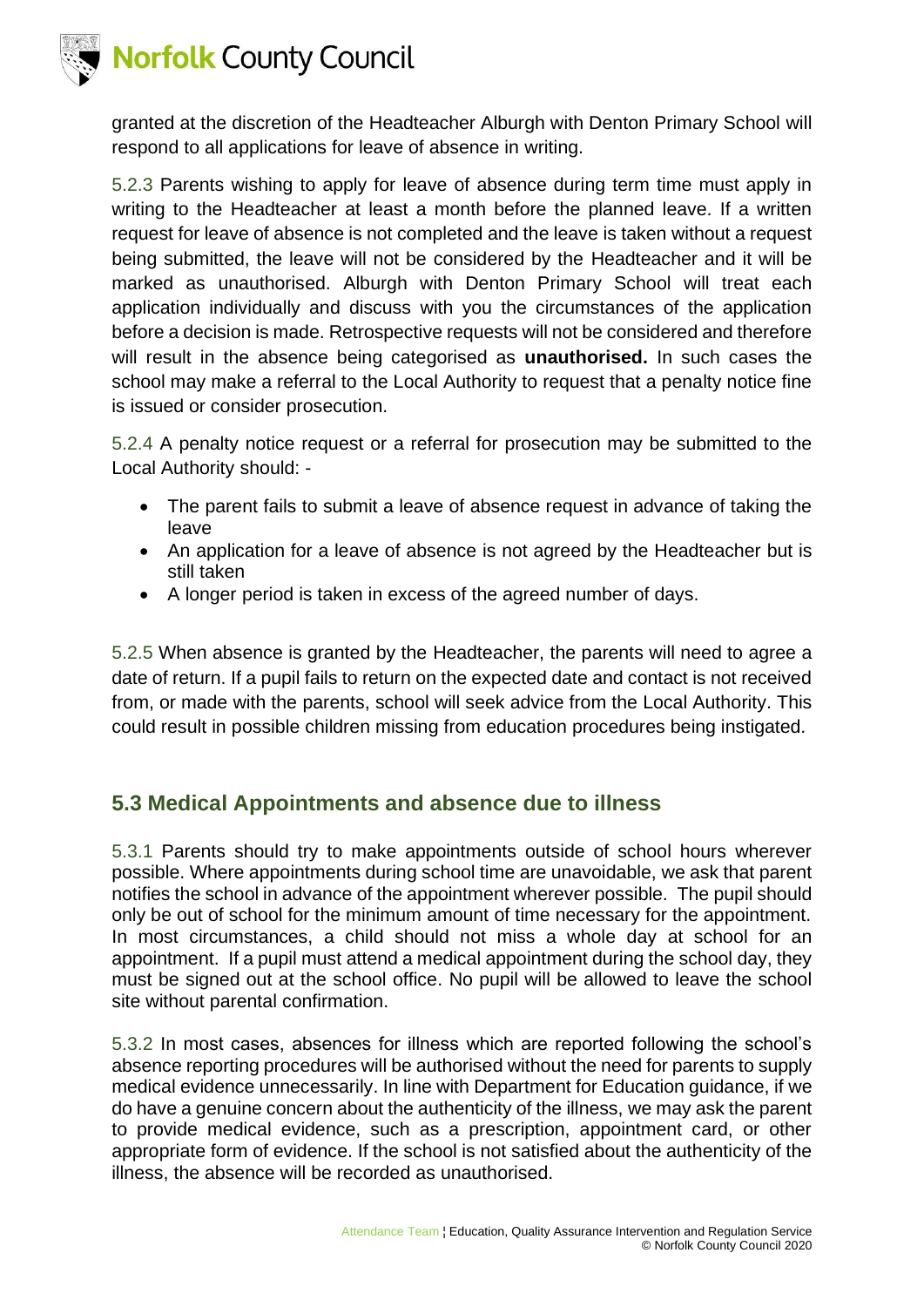

5.3.3 Where a child has an emerging a pattern of non-attendance, we will discuss the reasons for absence with the child's parent/carer. We will invite parents to attend school-led Attendance Support Panel as an appropriate early intervention strategy. As part of this support we may seek consent from parents and the pupil as appropriate to make a referral to the 5-19 Healthy Child Programme team and/or to liaise with the child's healthcare professional.<sup>3</sup>

5.3.4 Where a pupil has a verified and chronic health condition, we will aim to work with parents to ensure children have access to education and provide appropriate support in line with [Supporting pupils with medical conditions at school](https://www.gov.uk/government/publications/supporting-pupils-at-school-with-medical-conditions--3) and Norfolk County Council policies via the [Medical Needs Service.](https://www.schools.norfolk.gov.uk/pupil-needs/health-needs/medical-needs-service) We will also consider whether an Individual Healthcare Plan is required.

## **5.4 Pupil Absence for the purposes of Religious Observance**

**Alburgh with Denton Primary School** acknowledges the multi-faith nature of British society and recognises that, on some occasions, religious festivals may fall outside school holiday periods or weekends and is recognised as such by a relevant religious authority. Where this occurs, the school will consider either authorising the pupil absence or making special leave for religious observance. Parents are requested to give advance notice to the school.

## **5.5 Gypsy, Roma and Traveller pupils**

Gypsy, Roma and Traveller (GRT) pupils are among the lowest achieving groups of pupils at every key stage in education, although some GRT pupils achieve very well at school. There are many complex and interwoven factors that may influence the educational attainment of GRT pupils. Schools and Local Authorities can make a big difference to their life chances through:

- Clear high expectation of all pupils, regardless of their background
- An inclusive culture that welcomes all communities
- Strong engagement from parents

In line with The Education Act 1996, Section 444(6) the school will authorise the absence of a pupil of no fixed abode who is unable to attend school because:

- the parent is engaged in a trade or business of such a nature as to require him to travel from place to place,
- that the child has attended at a school as a registered pupil as regularly as the nature of that trade or business permits, and
- if the child has attained the age of six, that he has made at least 200 attendances during the period of 12 months ending with the date on which the proceedings were instituted

<sup>&</sup>lt;sup>3</sup> This is in accordance with the NSCP Joint Protocol between Health Services & Schools in respect of the [management of pupil absence from school when medical reasons are cited](https://www.norfolklscb.org/about/policies-procedures/5-27-joint-protocol-between-health-services-schools-in-respect-of-the-management-of-pupil-absence-from-school-when-medical-reasons-are-cited/)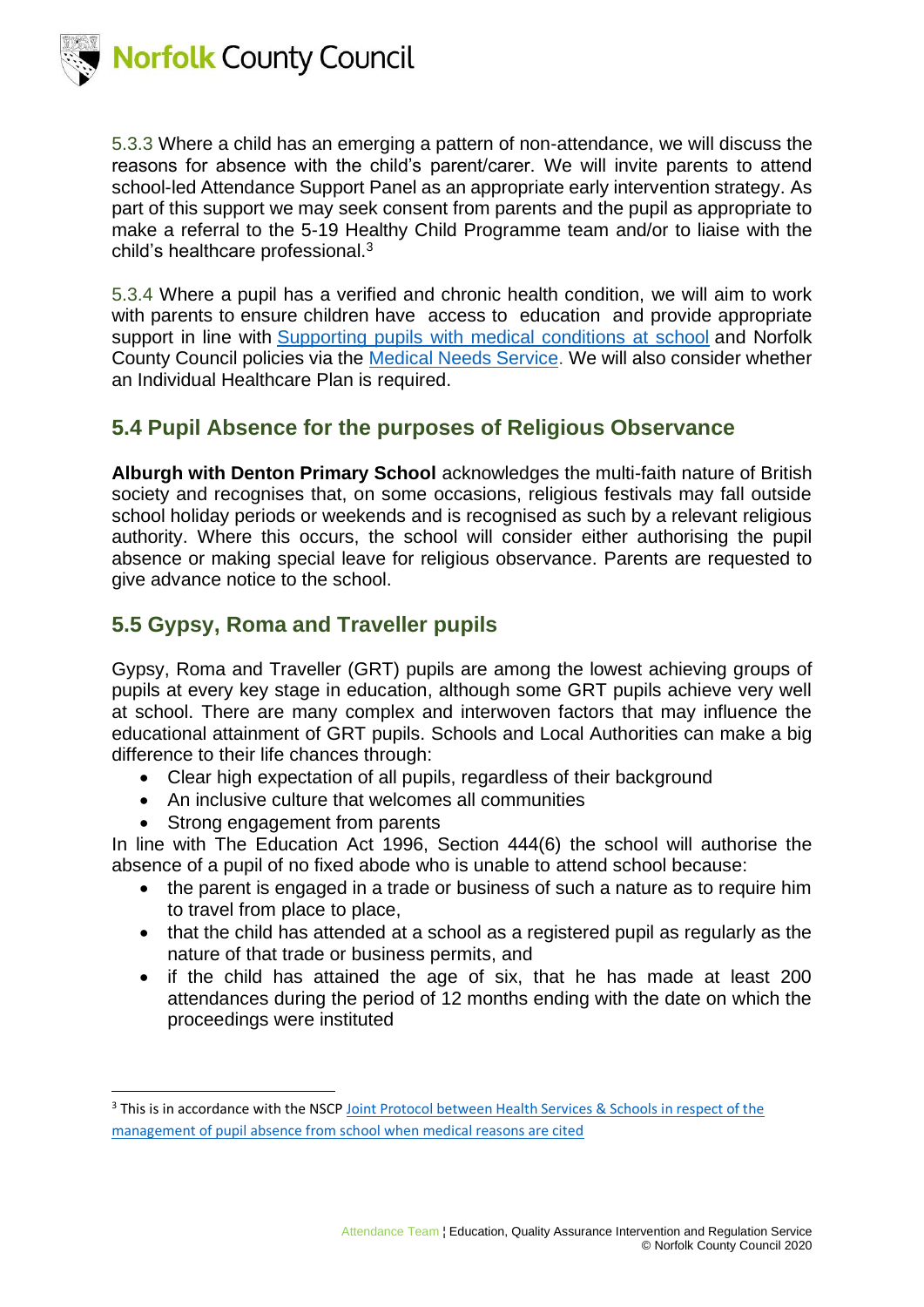

This provision applies *only* when the family are engaged in a trade or business that requires them to travel and when the child is attending school as regularly as that trade permits. In these circumstances, parents have a duty to ensure that their children are receiving suitable education when not at school.

When a family is trading or otherwise conducting their business in or around Norfolk, if a family can reasonably travel back to their base school (see below) then the expectation is that their child will attend full-time. Alburgh with Denton Primary School will be regarded as the base school if it is the school where the child normally attends when he or she is not travelling. However, the pupil must have Alburgh with Denton Primary School in the last 18 months. Parents can register their children at other schools temporarily while away from their base school; in such cases, the pupil's school place at Alburgh with Denton Primary School will be kept open for them whilst travelling. This is to protect them from unfairly losing their place at their school of usual attendance.

To ensure we can effectively support all our pupils, we ask that parents:

- Advise the school of their forthcoming travelling patterns as soon as these are known and before they happen; and
- Inform the school regarding proposed return dates.

## **5.6 Unauthorised Absence**

Absence will not be authorised unless parents have provided a satisfactory explanation and it is accepted as such by the school. The decision to authorise absences is at the discretion of the Headteacher. Examples of unsatisfactory explanations include but are not limited to:

- A pupil's/family member's birthday
- Shopping for uniforms
- Arrangements or appointments for cutting the pupil's hair
- Closure of a sibling's school for INSET (or other) purposes
- An unwillingness to attend school, or inability to attend owing to inadequate personal/family organisation
- A refusal to attend school on health grounds but where the pupil is considered well enough to attend
- Holidays taken without the authorisation of the school

### **6. Attendance Protocols**

## **6.1 Register Keeping and Recording**

In this paragraph, the school should outline the procedures in place for taking *registers include clearly specifying the times and methods for register keeping and recording.*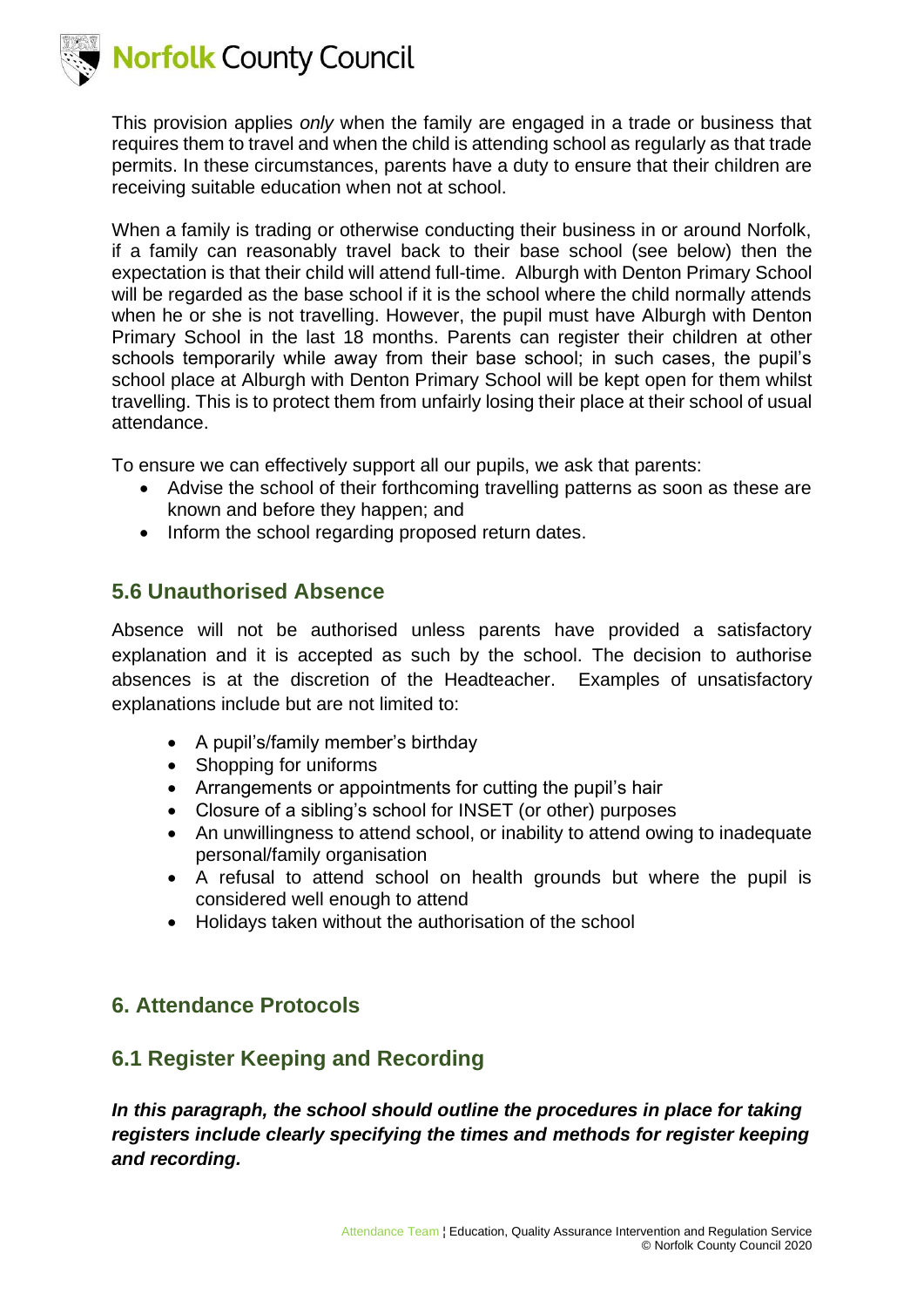

## **6.2 Late Arrival at School**

At Alburgh with Denton Primary School all pupils are expected to arrive on time for every day of the school year. The school day begins at 8.50am. We advise all parents to ensure their child is on site prior to this. The school register will be taken at 8.50am until 9.00am]. All pupils arriving after this time are required to report to the main office with their parents, who will be expected to sign the late book and provide a reason for their absence. If their arrival is before 9.00am and 9.15am it will be recorded as late - L code (Late before the close of register).

The school register will officially close at 9.15am. All pupils arriving on or after this time will be marked as having an unauthorised absence for the morning session - U code (Late after the close of register). This is categorised as an unauthorised absence for the session. Parents will be contacted to discuss any patterns of late arrival. Repeated arrival after the close of registration will result in appropriate interventions being instigated and may also result in a penalty notice being issued or prosecution.

Please note: L or U codes will be used if a pupil arrives after the close of the afternoon register for the PM session.

## **6.3 Expected absence procedure for parents:**

A parent has a legal responsibility to ensure that their child attends school regularly. If a child is unavoidably absent from school parents are expected to contact school by telephone call on the first day of absence and each subsequent day, identifying the reason for absence and the expected date of return. If no contact is received, then absence protocols will be instigated.

If a child is absent, the following actions will be initiated by the school:

- The first day calling procedures will be activated for all pupils who are not in school after close of register at 9.05am and where no reason for absence is known.
- If there is still no contact made from the pupil's parents, a further telephone call home will be made again that morning. If no response can be gained, the child's named emergency contact will be telephoned
- If school cannot contact a parent and are concerned about a pupil, a home visit may be carried out
- School will telephone home if a pupil leaves the school without permission

In certain circumstances the School may also:

- Visit the home of the pupil
- Write to the parents of a pupil to highlight attendance or punctuality issues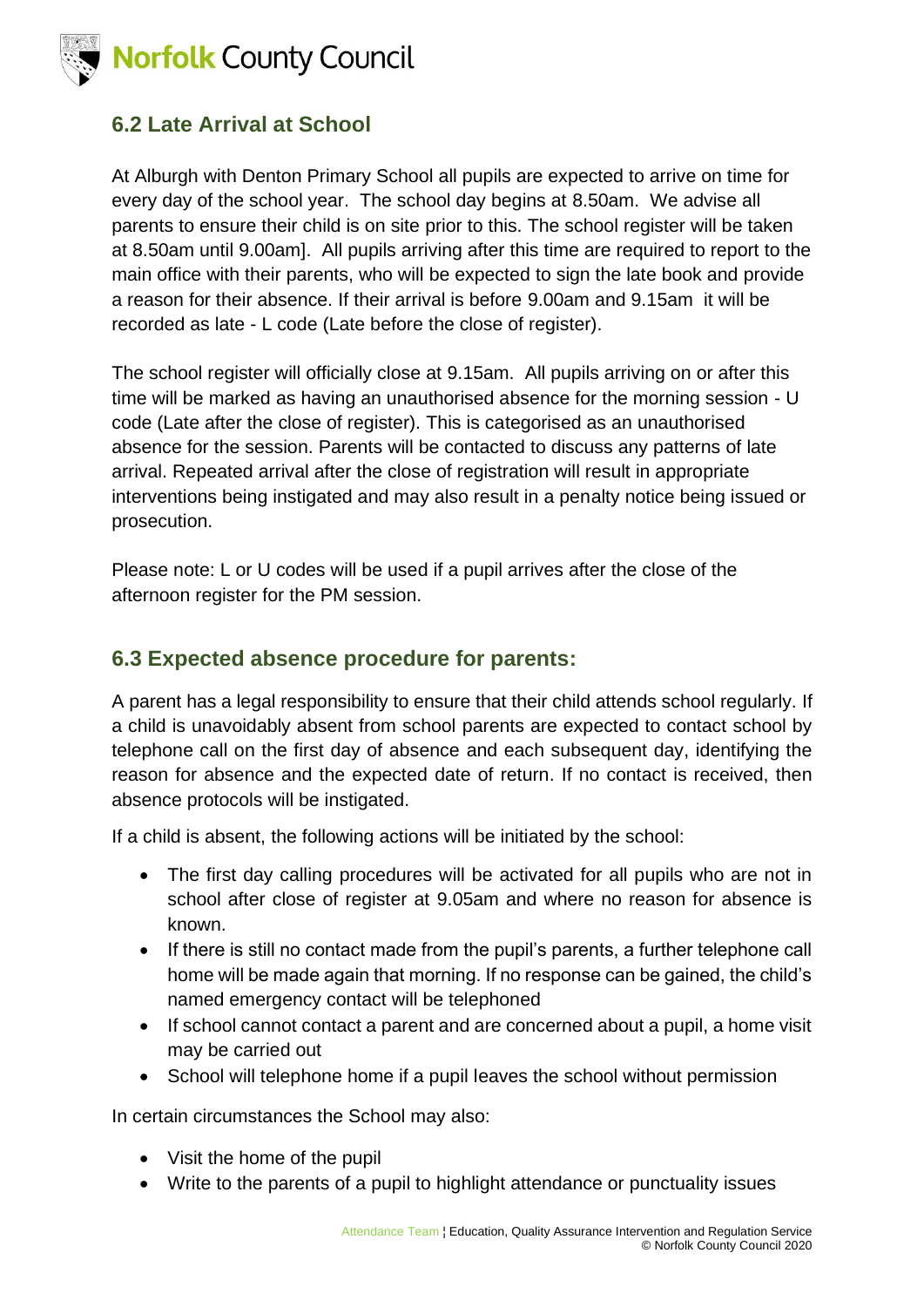

- Invite parents to discuss how school can support the family to make improvement
- Refer to an external agency/ support service to offer support, guidance and advice
- Refer to the Local Authority for joint enquiries to be made to establish the whereabouts of the child through [Children Missing Education procedures](https://www.schools.norfolk.gov.uk/pupil-safety-and-behaviour/children-missing-education/children-missing-education-policy)
- Refer to the Local Authority to consider issuing a penalty notice or to consider prosecution when all other interventions have failed, or an unauthorised leave of absence has been taken
- Refer the matter to an appropriate external agency for multi-agency support, such as implementing a Family Support Plan or consulting with the Children's Advice and Duty Service (CADS) or the police, where there are safeguarding concerns.

## **6.4 Attendance Procedure and Reward System**

The school rewards good attendance with gold, silver and bronze certificates and badges. There is always a special cup awarded at the end of the year to any child who has received 100% attendance.

At Alburgh with Denton Primary School we will investigate any pupils who are on track to be persistently absent (PA) and will not wait until attendance is below 90%.

## **6.5 Support Systems**

At Alburgh with Denton Primary School we recognise that poor attendance can be an indication of difficulties in a family's life. This may be related to problems at home and or in school. Parents are encouraged to inform school of any difficulties or changes in circumstances that may affect their child's attendance and or behaviour in school, for example, bereavement, divorce/separation, emerging health concerns. This will help the school identify any additional support that may be required.

We also recognise that some pupils are more likely to require additional support to attain good attendance. The school will implement a range of strategies to support improved attendance based on the individual needs and circumstances of the child.

Strategies we may use to support you include:

Invitation to attend Breakfast Club, rewards and regular contact with school staff.

In order to plan the correct support, we will always invite parents and pupils to attend a meeting to discuss the concerns and devise a plan to support the child's regular attendance. Support offered to families will be child-centred and planned in discussion and agreement with both parents and pupils.

## **6.6 Persistent Absence and the use of legal interventions**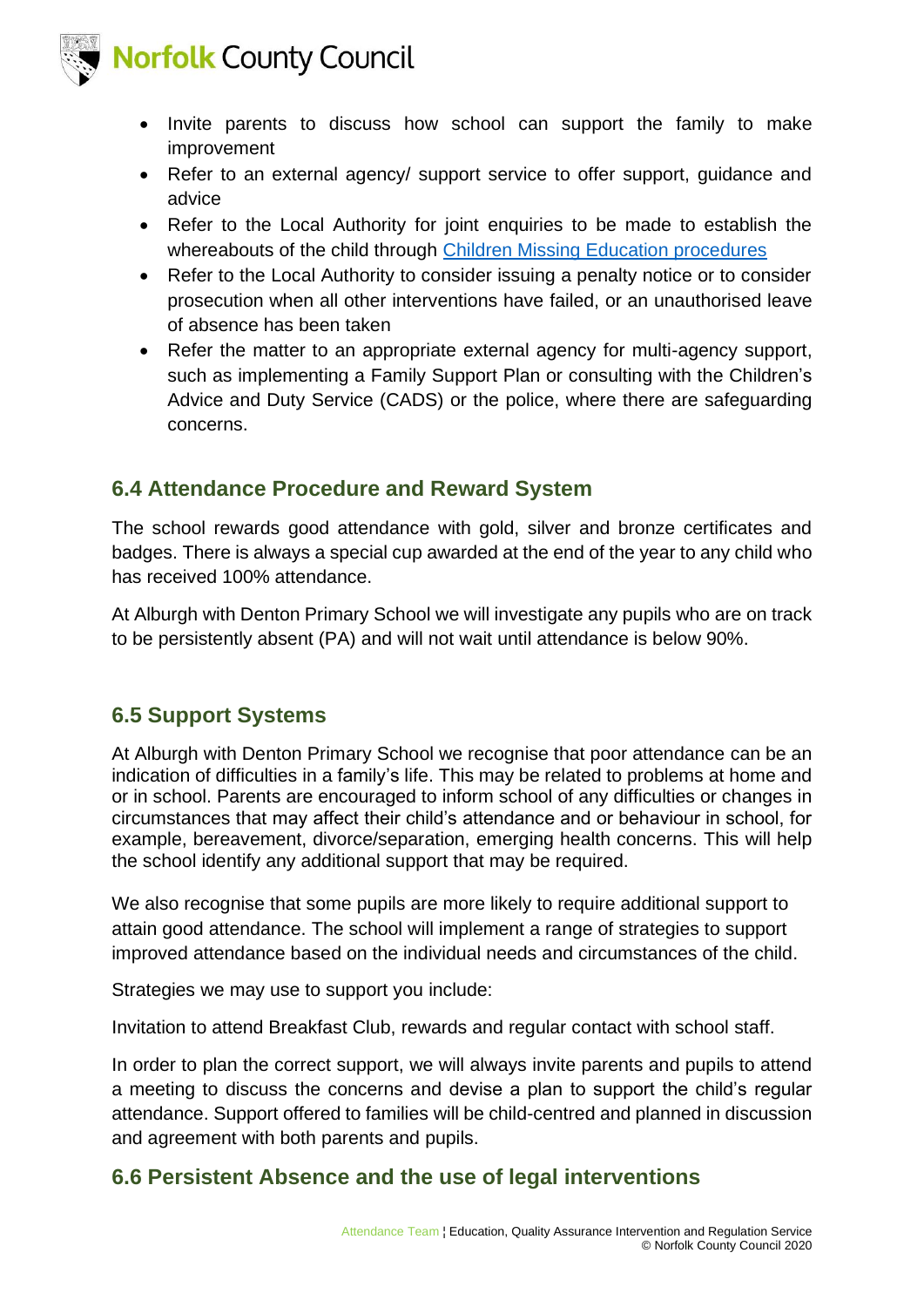

A pupil becomes a 'persistent absentee' (PA) when their attendance drops to 90% and below for any reason. Over a full academic year this would be 38 sessions (19 days). Absence at this level is causing considerable damage to a child's educational prospects.

The attendance of all pupils at our school are monitored to identify children who are PA, or are on track to becoming PA. Where emerging concerns are identified we will instigate appropriate and timely interventions as outlined in the section above. Referrals may also be made to external agencies for targeted support.

If parents fail to engage with support and their child continues to have unsatisfactory attendance/ punctuality, a request may be made to the Local Authority to pursue legal proceedings either through a penalty notice, consideration of an Education Supervision Order or prosecution in the Magistrates' Court.

Parents found guilty in a Magistrates' Court of failing to secure their child's regular attendance at school under the provisions of the Education Act 1996, will receive a criminal record and a maximum penalty of a £1000 fine under a Section 444 (1) offence or a £2500 fine or up to a 3 month prison sentence, under a Section 444 (1a) offence.

## **6.7 Reduced timetables**

All schools, academies and free schools have a statutory duty to provide full-time education for all pupils and we are committed to every child's right to a suitable, fulltime education offer. In very exceptional circumstances, we may decide to implement one for a time-limited period to meet a pupil's individual needs and only where it is safe to do so. A reduced timetable will not be treated as a long-term solution and will have a time limit by which point the pupil is expected to attend full-time or be provided with alternative provision. We will never put a reduced timetable in place without written agreement from parent/carer and/or other professionals working with the family as appropriate. This intervention will only be used a part of a comprehensive package of support for the pupil.

In line with Norfolk County Council quidance, we will notify the Attendance Team of all reduced timetable as soon as a plan has been agreed.

## **7. Deletions from the Register**

7.1 At Alburgh with Denton Primary School we will add and will only delete pupils from our school roll in line with the Pupil Registration Regulations. In most circumstances, we will know in advance about pupils leaving our school; this will be planned and discussed with the parent in advance of the pupil leaving. At Alburgh with Denton Primary School we will always work with families to gain information about the pupil's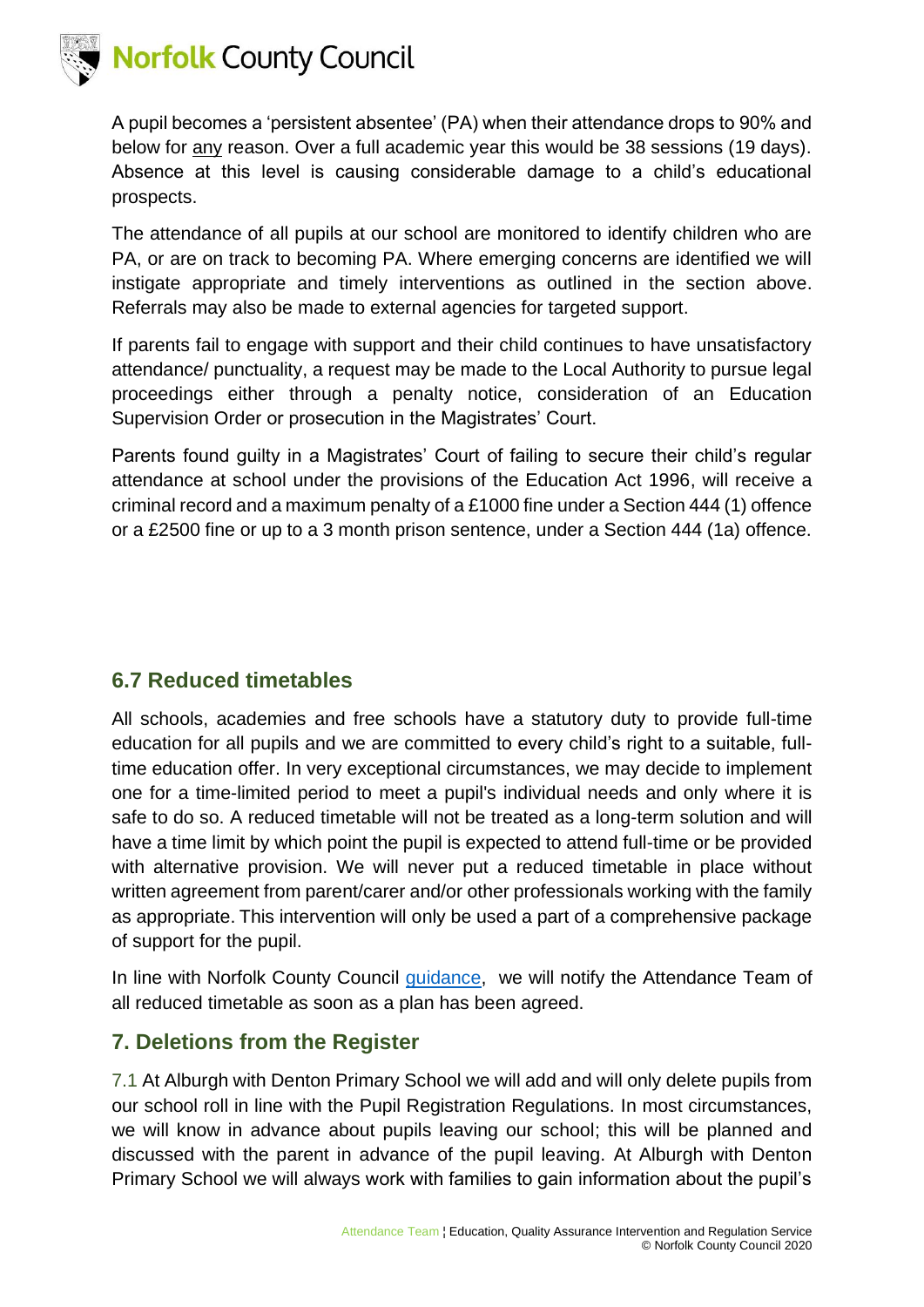

next school and/or address before the pupil leaves to reduce the risk of pupils becoming a child missing education through lack of shared information.

7.2 We follow Norfolk County Council's Child Missing Education procedures and will inform the Children Missing Education Team of all removals from our school roll no later than the date the child is removed in line with statutory responsibilities.

7.3 If a child is removed from roll to home educate, we can only de-register the child if we receive, in writing, the parent's intention to educate their child other than at school. The pupil will be de-registered on receipt of such a letter and Norfolk County Council will be informed of the removal from roll as outlined above. We will also inform Norfolk County Council's Services to Home Educators Team by completing a referral form.

7.4 Alburgh with Denton Primary School will follow Norfolk County Council's Children Missing Education procedures when a pupil's whereabouts is unknown, and the school will carry out joint enquiries with Norfolk County Council to establish the whereabouts of the child.

## **8. Related Policies**

To underpin the values and ethos of our school and our intent to ensure that pupils at our school attend school regularly and reach their full potential the following policies are integral to this approach:

- safeguarding including child protection
- medical needs
- admissions
- anti-bullying
- exclusion
- special educational needs
- teaching and learning
- behaviour and rewards

## **9. Statutory Framework**

This policy has been devised in accordance with the following legislation and guidance:

- **[School Attendance: Guidance for maintained schools, academies,](https://assets.publishing.service.gov.uk/government/uploads/system/uploads/attachment_data/file/907535/School_attendance_guidance_for_2020_to_2021_academic_year.pdf)  [independent schools and local authorities, DfE \(August 2020\)](https://assets.publishing.service.gov.uk/government/uploads/system/uploads/attachment_data/file/907535/School_attendance_guidance_for_2020_to_2021_academic_year.pdf)**
- **[School attendance parental responsibility measures, DfE \(January 2015\)](https://www.gov.uk/government/publications/parental-responsibility-measures-for-behaviour-and-attendance)**
- **[Children missing education, DfE \(September 2016\)](https://www.gov.uk/government/publications/children-missing-education)**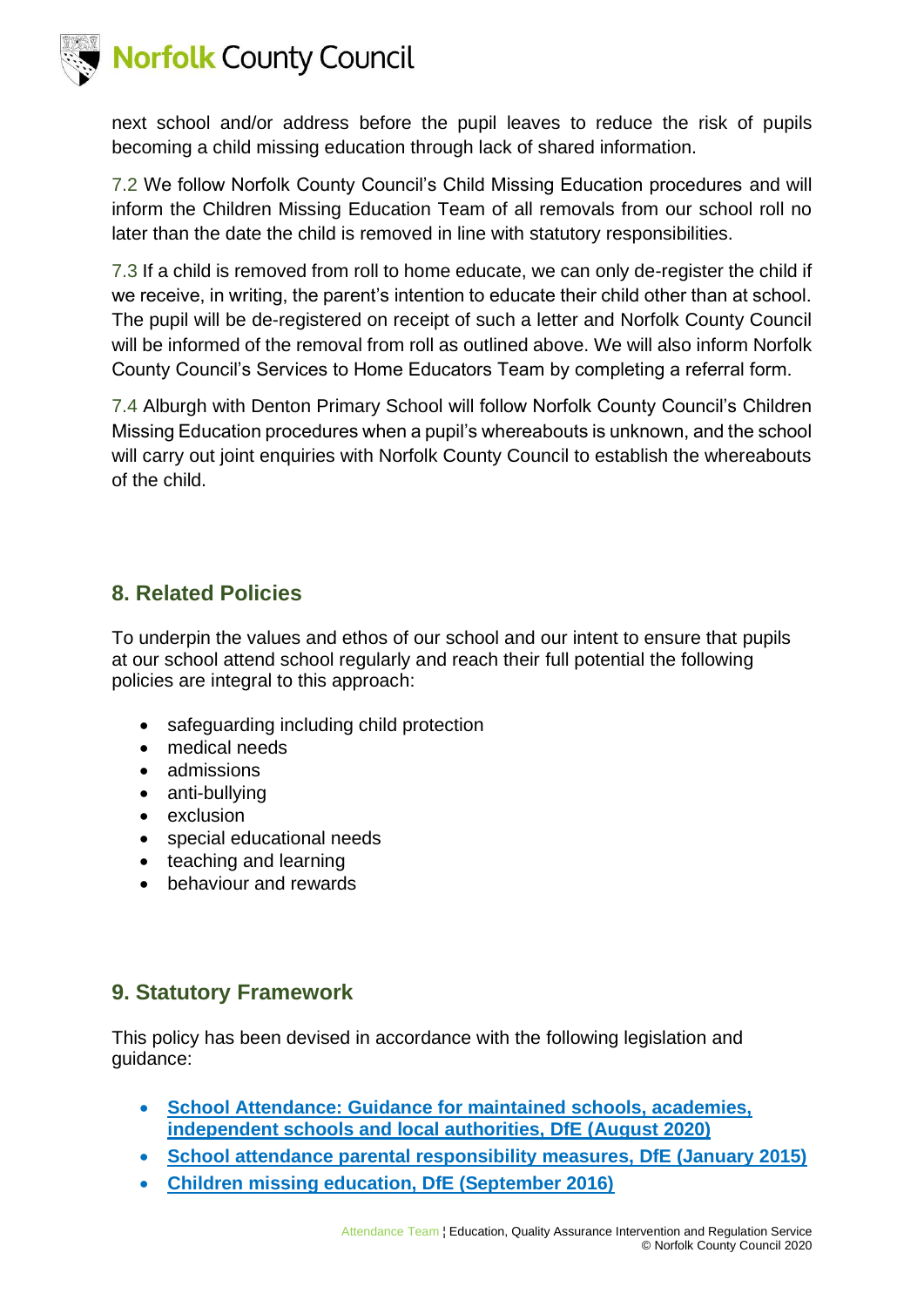

- **[Keeping Children Safe in Education, DfE \(September 2020\)](https://www.gov.uk/government/publications/keeping-children-safe-in-education--2)**
- **[Working Together to Safeguard Children DFE \(2018\)](https://assets.publishing.service.gov.uk/government/uploads/system/uploads/attachment_data/file/779401/Working_Together_to_Safeguard-Children.pdf)**

## **10. Appendices**

10.1 The following pages contain appendices relevant to this policy.

## **Appendix 1: Department for Education Attendance & Absence Codes**

#### **Absence and Attendance Codes**

#### **Present at School**

- **/\** Registration code  $\land$  : present in school  $\land$  = am  $\land$  = pm
- **L** Late arrival before the register has closed. Schools should have a policy on how long registers should be kept open; this should be for a reasonable length of time but not that registers are to be kept open for the whole session. A pupil arriving after the register has closed should be marked absent with code U, or with another absence code if that is more appropriate.

### **Attendance codes for when pupils are present at approved off-site educational activity**

**B** Off-site educational activity. This code should be used when pupils are present at an off-site educational activity that has been approved by the school. Ultimately schools are responsible for the safeguarding and welfare of pupils educated off-site. Therefore, by using code B, schools are certifying that the education is supervised and measures have been taken to safeguard pupils. This code should not be used for any unsupervised educational activity or where a pupil is at home doing school work. Schools should ensure that they have in place arrangements whereby the provider of the alternative activity notifies the school of any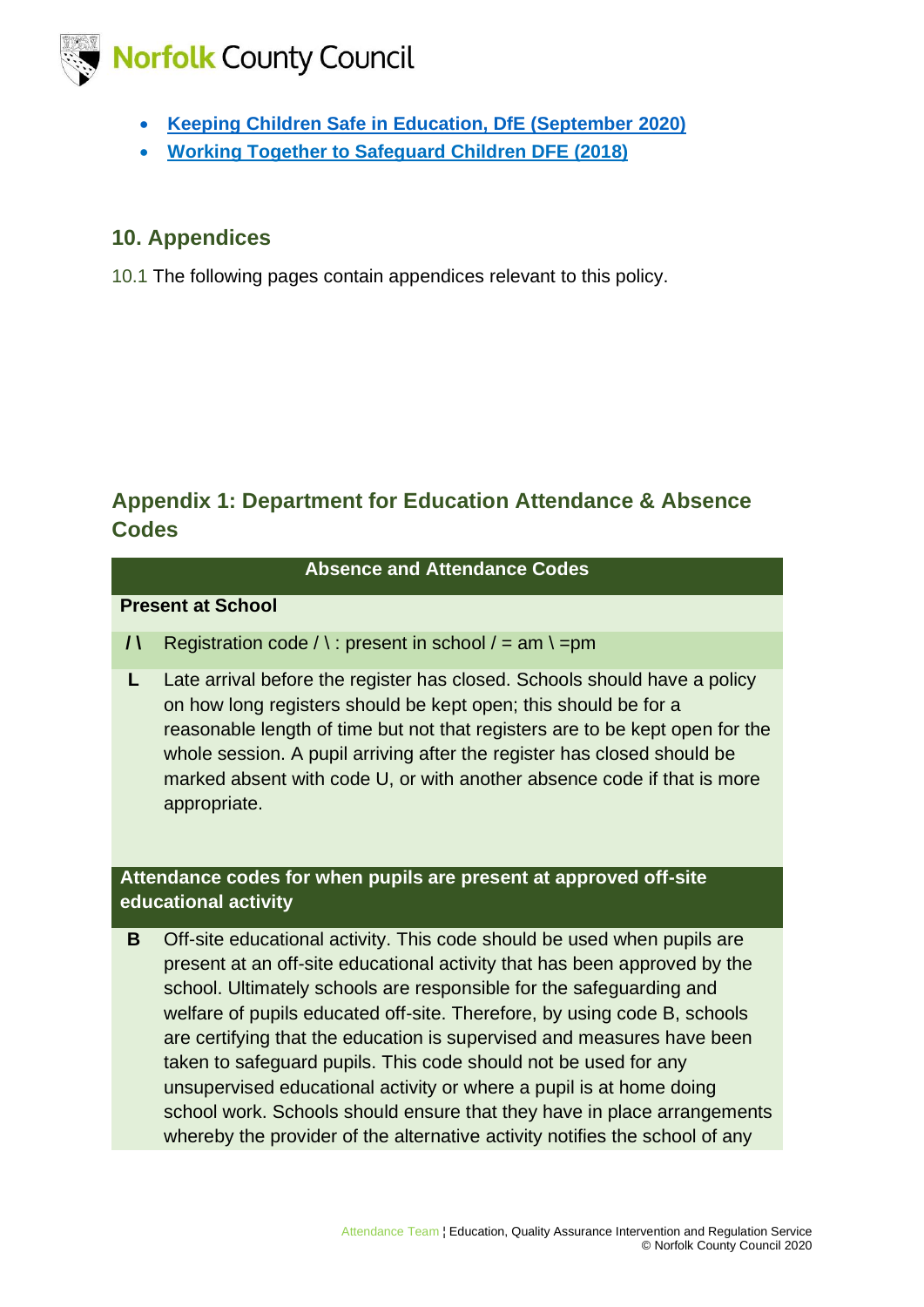

absences by individual pupils. The school should record the pupil's absence using the relevant absence code.

- **D** Dual Registered at another educational establishment. This code is not counted as a possible attendance in the school Census. The law allows for dual registration of pupils at more than one school. This code is used to indicate that the pupil was not expected to attend the session in question because they were scheduled to attend the other school at which they are registered. The main examples of dual registration are pupils who are attending a pupil referral unit, a hospital school or a special school on a temporary basis. It can also be used when the pupil is known to be registered at another school during the session in question. Each school should only record the pupil's attendance and absence for those sessions that the pupil is scheduled to attend their school. Schools should ensure that they have in place arrangements whereby all unexplained and unexpected absence is followed up in a timely manner.
- **J** At an interview with prospective employers, or another educational establishment. This code should be used to record time spent in interviews with prospective employers or another educational establishment. Schools should be satisfied that the interview is linked to employment prospects, further education or transfer to another educational establishment.
- **P** Participating in a supervised sporting activity. This code should be used to record the sessions when a pupil is taking part in a sporting activity that has been approved by the school and supervised by someone authorised by the school.
- **V** Educational visit or trip. This code should be used for attendance at an organised trip or visit, including residential trips organised by the school, or attendance at a supervised trip of a strictly educational nature arranged by an organisation approved by the school.
- **W** Work experience. Work experience is for pupils in the final two years of compulsory education. Schools should ensure that they have in place arrangements whereby the work experience placement provider notifies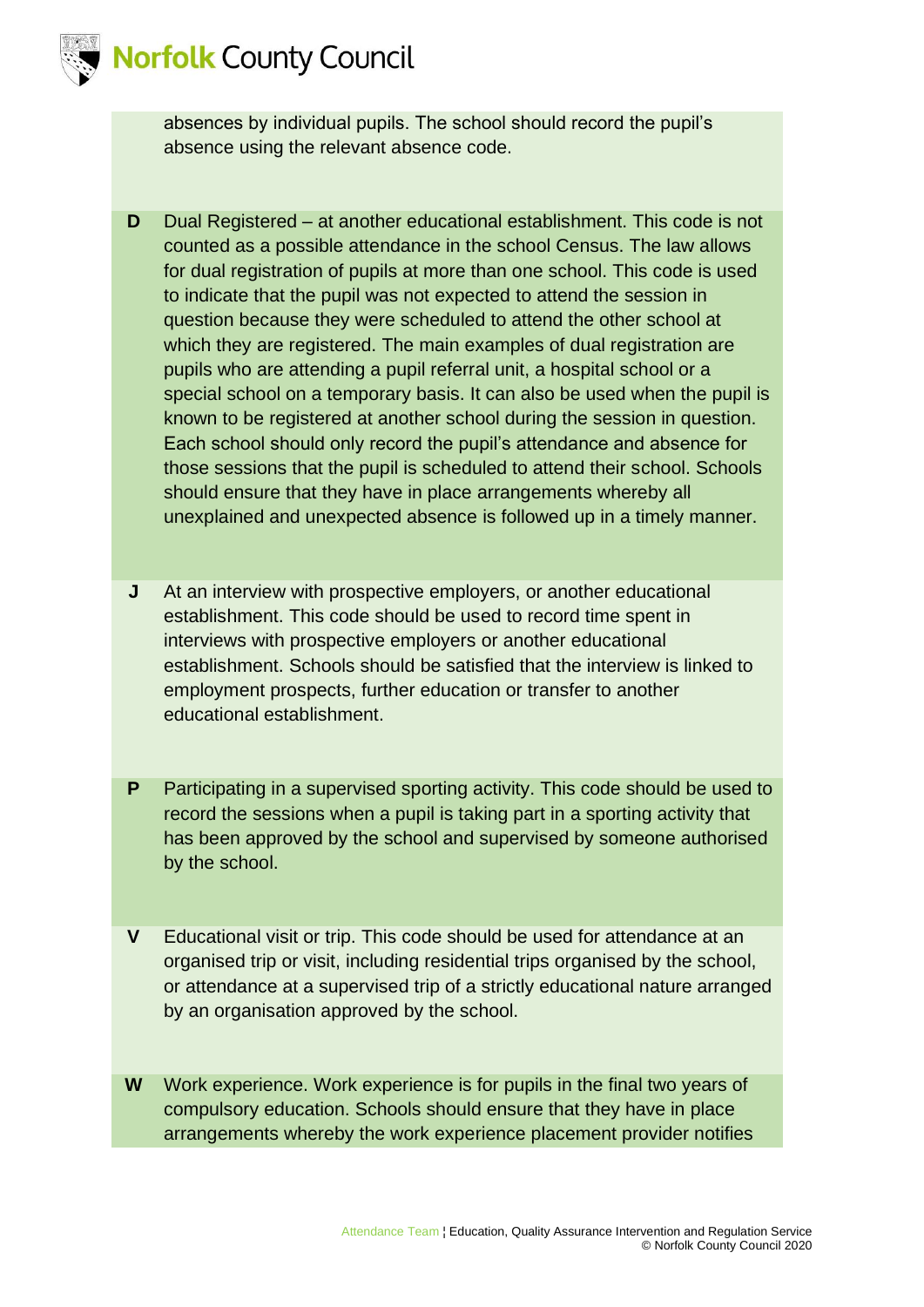

the school of any absences by individual pupils. Any absence should be recorded using the relevant code.

#### **Absence codes when pupils are not present in school**

- **C** Leave of absence authorised by the school. Only exceptional circumstances warrant an authorised leave of absence. Schools should consider each application individually considering the specific facts and circumstances and relevant background context behind the request.
- **E** Excluded but no alternative provision made. If no alternative provision is made for a pupil to continue their education whilst they are excluded but still on the admission register, they should be marked absent in the attendance register using Code E. Alternative provision must be arranged for each excluded pupil from the sixth consecutive day of any fixed period or permanent exclusion. Where alternative provision is made they should be marked using the appropriate attendance code.
- **H** Holiday authorised by the school. Headteachers should not grant leave of absence unless there are exceptional circumstances. The application must be made in advance and the Headteacher must be satisfied that there are exceptional circumstances based on the individual facts and circumstances of the case which warrant the leave. Where a leave of absence is granted, the Headteacher will determine the number of days a pupil can be away from school. A leave of absence is granted entirely at the Headteacher's discretion.
- **I** Illness (not medical or dental appointments). Schools should advise parents to notify them on the first day the child is unable to attend due to illness. Schools should authorise absences due to illness unless they have genuine cause for concern about the veracity of an illness. If the authenticity of illness is in doubt, schools can request parents to provide medical evidence to support illness. Schools can record the absence as unauthorised if not satisfied of the authenticity of the illness but should advise parents of their intention. Schools are advised not to request medical evidence unnecessarily. Medical evidence can take the form of prescriptions, appointment cards, etc. rather than doctors' notes.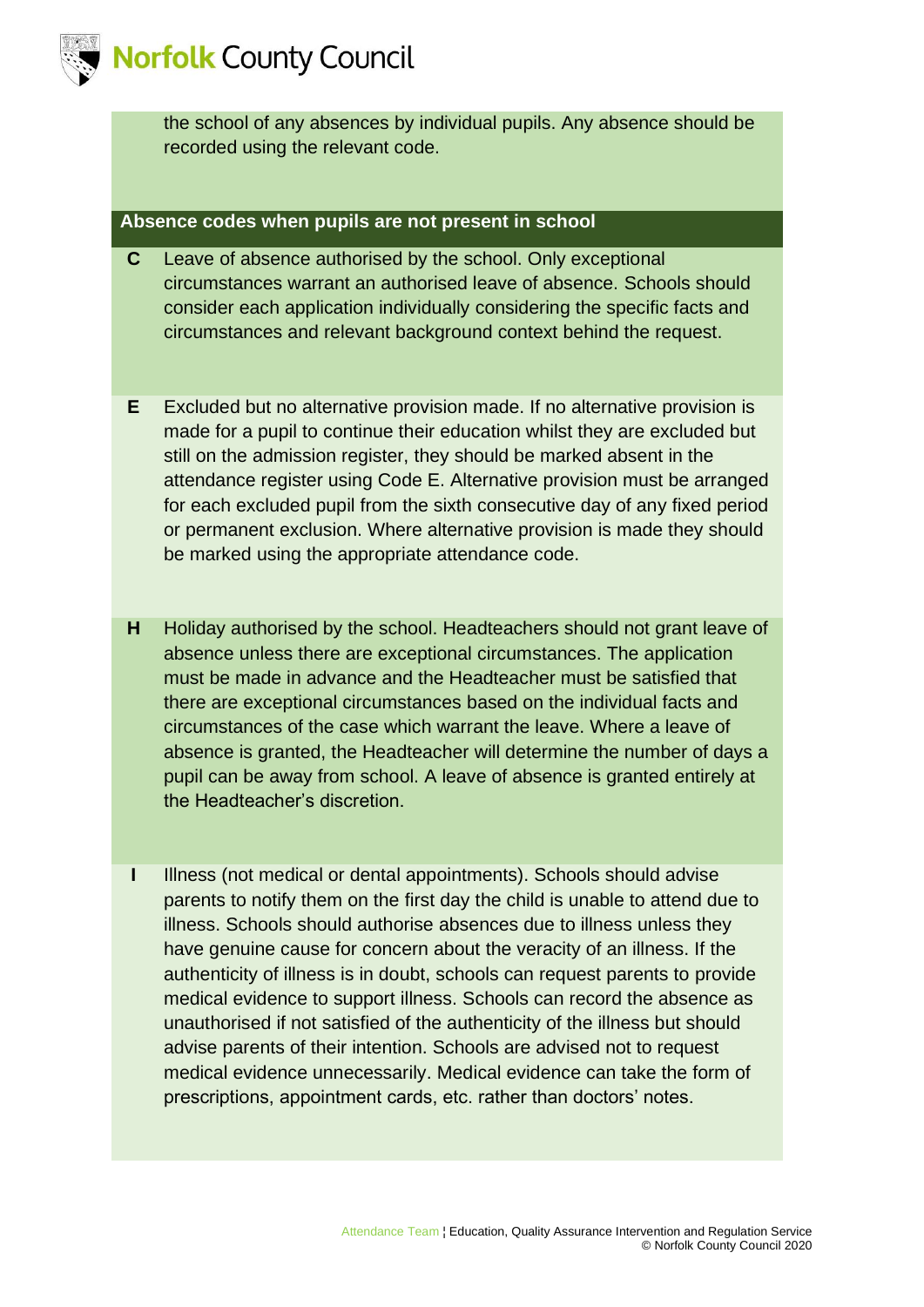



- **M** Medical or dental appointments. Missing registration for a medical or dental appointment is counted as an authorised absence. Schools should, however, encourage parents to make appointments out of school hours. Where this is not possible, the pupil should only be out of school for the minimum amount of time necessary for the appointment.
- **R** Religious observance. Schools must treat absence as authorised when it is due to religious observance. The day must be exclusively set apart for religious observance by the religious body to which the parents belong. Where necessary, schools should seek advice from the parents' religious body about whether it has set the day apart for religious observance.
- **S** Study leave. Schools must record study leave as authorised absence. Study leave should be used sparingly and only granted to Year 11 pupils during public examinations. Provision should still be made available for those pupils who want to continue to come into school to revise.
- **T** Gypsy, Roma and Traveller absence. A number of different groups are covered by the generic term Traveller – Roma, English and Welsh Gypsies, Irish and Scottish Travellers, Showmen (fairground people) and Circus people, Bargees (occupational boat dwellers) and New Travellers.

This code should be used when Traveller families are known to be travelling for occupational purposes and have agreed this with the school but it is not known whether the pupil is attending educational provision. It should not be used for any other types of absence by these groups.

To help ensure continuity of education for Traveller children it is expected that the child should attend school elsewhere when their family is travelling and be dual registered at that school and the main school. Children from these groups whose families do not travel are expected to register at a school and attend as normal. They are subject to the same rules as other children in terms of the requirement to attend school regularly once registered at a school.

#### **Unauthorised Absence from School**

**G** Holiday not authorised by the school or in excess of the period determined by the Headteacher. If a school does not authorise a leave of absence for the purpose of a holiday but the parents still take the child out of school, or the child is kept away for longer than was agreed, the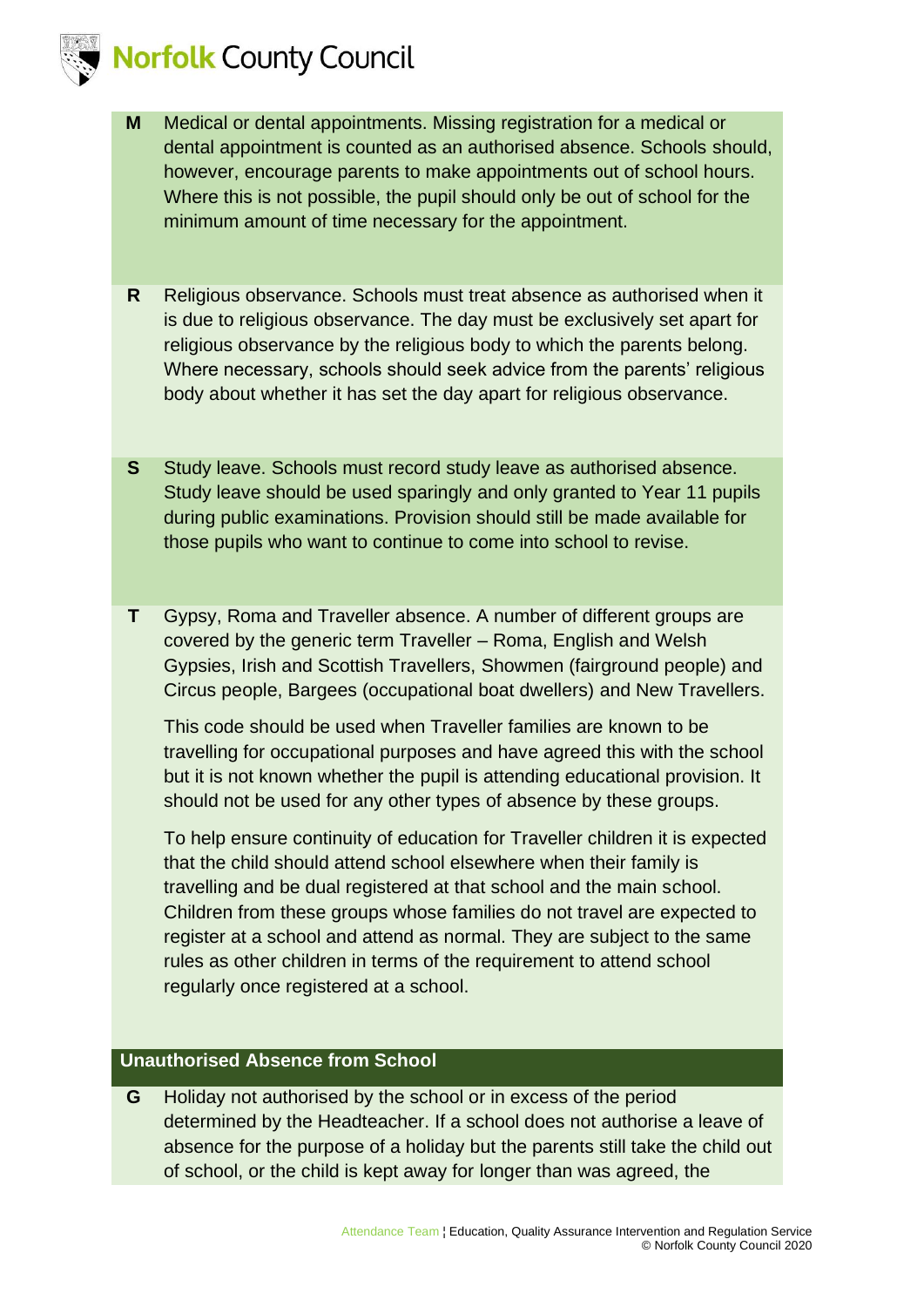

absence is unauthorised. The regulations do not allow schools to give retrospective approval. If the parents did not apply for leave of absence in advance, the absence must be recorded as unauthorised.

- **N** Reason for absence not yet provided. Schools should follow up all unexplained and unexpected absences in a timely manner. Every effort should be made to establish the reason for a pupil's absence. When the reason for the pupil's absence has been established the register should be amended. This code should not be left on a pupil's attendance record indefinitely; if no reason for absence is provided after a reasonable amount of time it should be replaced with code O (absent from school without authorisation).
- **O** Absent from school without authorisation. If the school is not satisfied with the reason given for absence they should record it as unauthorised.
- **U** Arrived in school after registration closed. Schools should actively discourage late arrival, be alert to patterns of late arrival and seek an explanation from the parent.

#### **Administrative Codes**

**X** Not required to be in school. This code is used to record sessions that non-compulsory school age children are not expected to attend.

For the school year 2020 to 2021, a new category has been added to record instances when a pupil is 'not attending in circumstances relating to coronavirus (COVID-19)'. See this policy addendum for further information, including advice on the application of code X in circumstances related to coronavirus.

- **Y** Unable to attend due to exceptional circumstances. This code can be used where a pupil is unable to attend because:
	- The school site, or part of it, is closed due to an unavoidable cause; or
	- The transport provided by the school or a local authority is not available and where the pupil's home is not within walking distance; or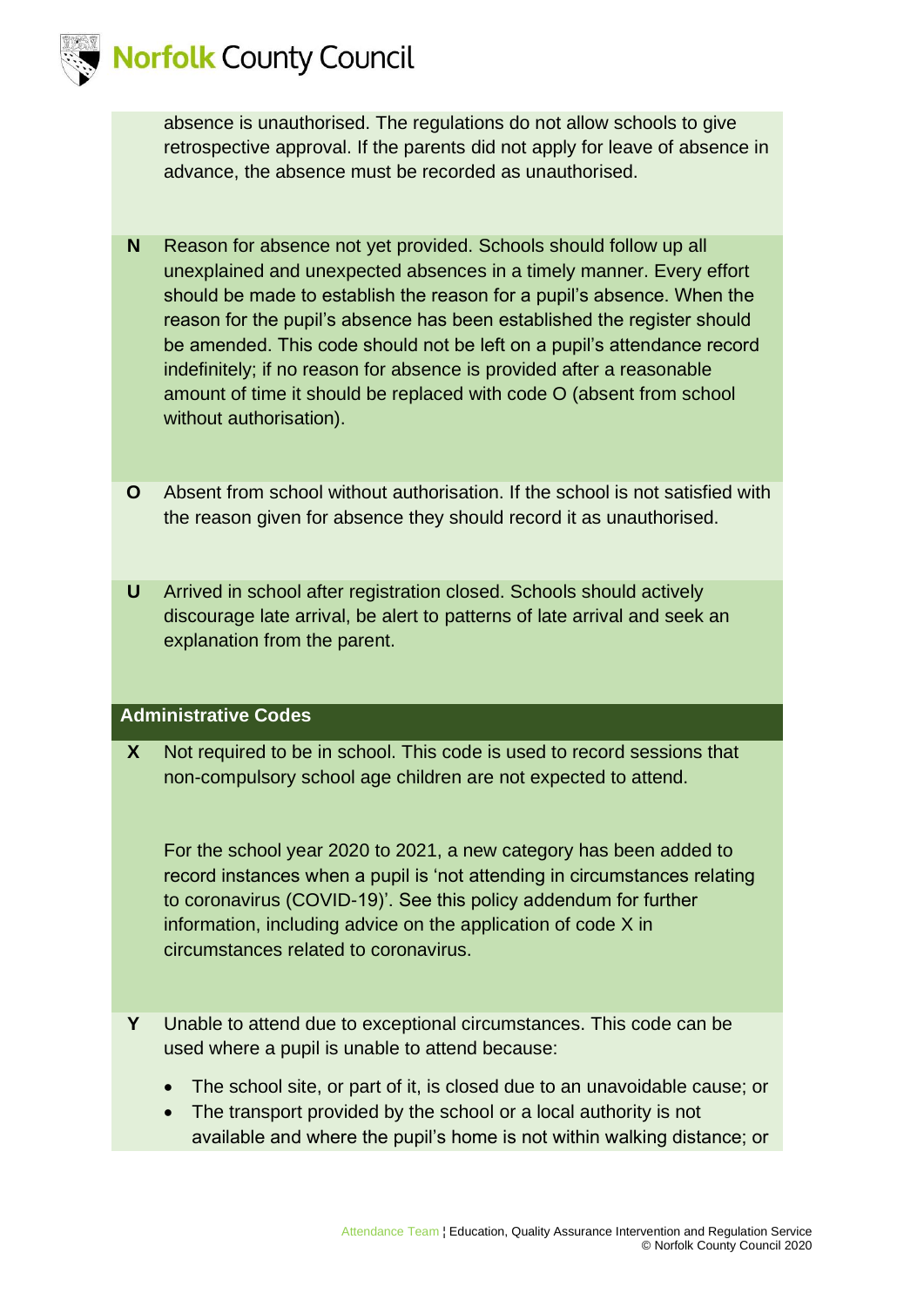



• A local or national emergency has resulted in widespread disruption to travel which has prevented the pupil from attending school.

This code can also be used where a pupil is unable to attend because the pupil is in custody; detained for a period of less than four months. If the school has evidence from the place of custody that the pupil is attending educational activities then they can record those sessions as code B (present at approved educational activity).

- **Z** Pupil not on admission register. This code is available to enable schools to set up registers in advance of pupils joining the school to ease administration burdens. Schools must put pupils on the admission register from the first day that the school has agreed, or been notified, that the pupil will attend the school*.*
- **#** Planned whole or partial school closure. This code should be used for whole or partial school closures that are known or planned in advance such as: between terms; half terms; occasional days (for example, bank holidays); weekends (where it is required by the management information system); up to five non-educational days to be used for curriculum planning/training; and use of schools as polling stations.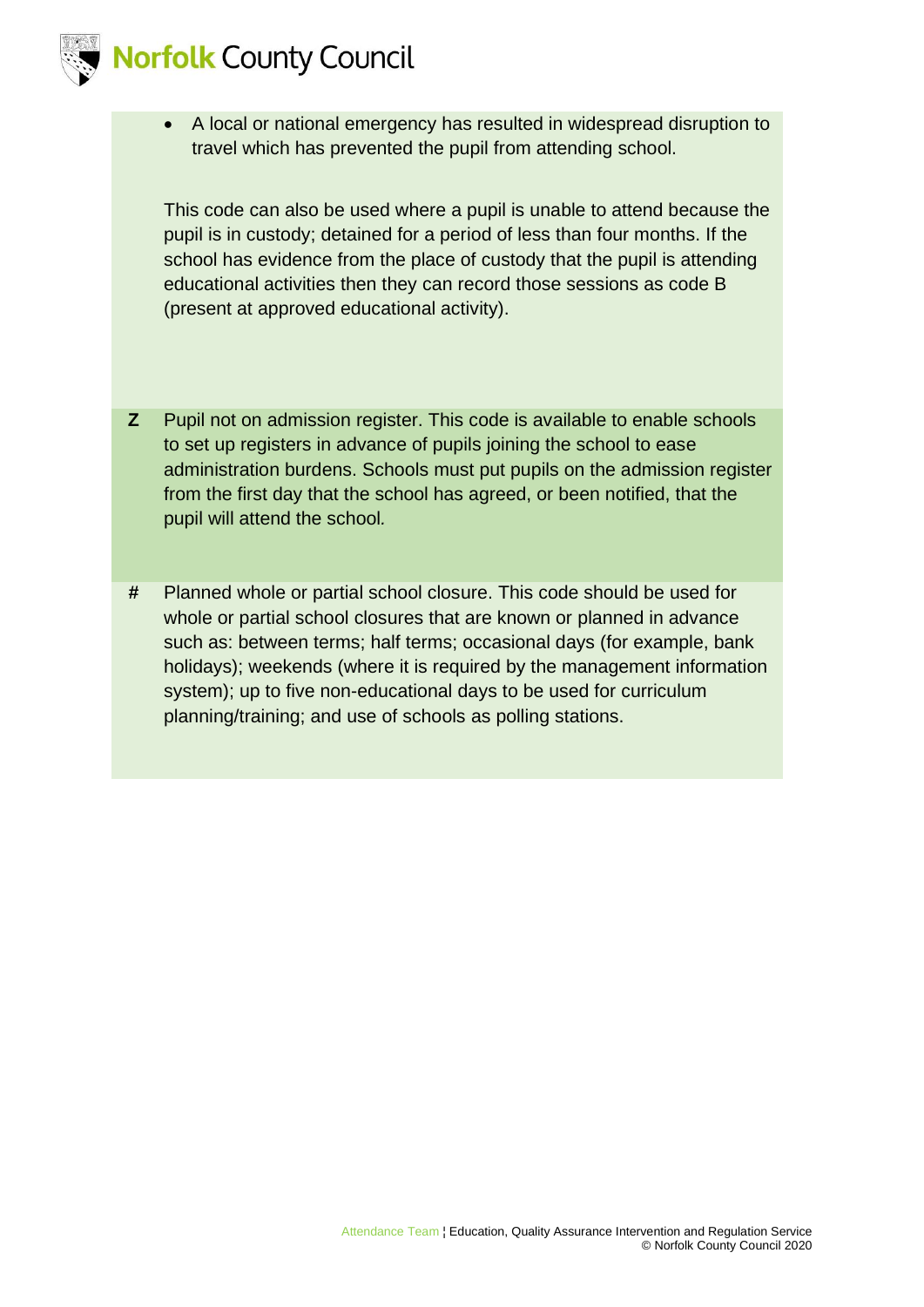

## **Appendix 2: Fixed penalty notice whole school warning letter**

INSERT SCHOOL LOGO

Dear Parent/Carer, Date:

#### **Attendance at school and legal intervention**

[Research](https://www.gov.uk/government/publications/absence-and-attainment-at-key-stages-2-and-4-2013-to-2014) commissioned by the Department for Education shows missing school for even a day can mean a child is less likely to achieve good grades, which can have a damaging effect on their life chances. At [INSERT NAME OF SCHOOL] our aim is to work with parents to ensure that all our pupils receive the most from their education and reach their full potential.

This letter is to remind all parents/carers regarding the law that requires them to ensure that their child attends school regularly. The Government remains very clear that no child should miss school apart from in exceptional circumstances and schools must continue to take steps to reduce absence to support children's attainment.

In the DfE policy document entitled, 'School Attendance: Guidance for maintained schools, academies, independent schools and local authorities' it states, '*Headteachers should not grant leave of absence unless there are exceptional circumstances. The application must be made in advance and the Headteacher must be satisfied that there are exceptional circumstances based on the individual facts and circumstances of the case which warrant the leave. Where a leave of absence is granted, the Headteacher will determine the number of days a pupil can be away from school. A leave of absence is granted entirely at the Headteacher's discretion'*.

If the school does not receive a request for leave, the Headteacher will be unable to consider your individual circumstances and the absence will be recorded as unauthorised. There will be no obligation on the Headteacher to reconsider authorising the leave if an application has not been made in advance.

The Local Authority operates a system where any pupil will meet the criteria for legal intervention where they have at least 9 sessions (4.5 school days) lost to unauthorised absence by the pupil during the last 6 school weeks.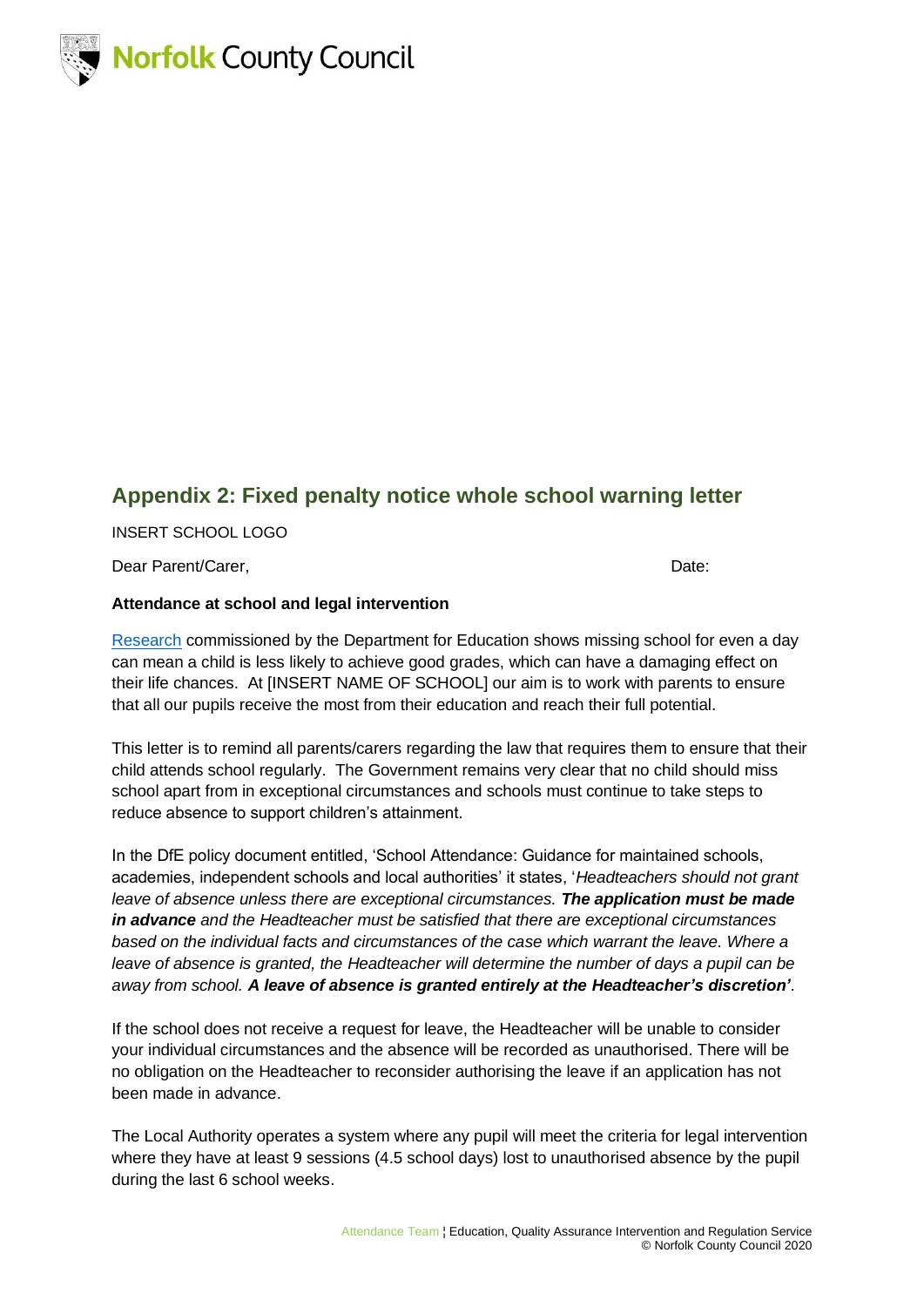

The intervention could be in the form of a fixed penalty notice. Any pupil at [INSERT NAME OF SCHOOL] who meets the criteria, will be referred to the Local Authority for action to be considered.

If a fixed penalty notice is issued the arrangement for the payment will be detailed on the penalty notice. The penalty is £60 if paid within 21 days of receipt of the notice, rising to £120 if paid after 21 days but within 28 days of the receipt of the notice. The fixed penalty notice is per parent per child. You should be aware that failure to pay the total amount within the timescale will result in legal action being taken.

I hope we can count on your support in this matter, please do not hesitate to contact me if you have any questions.

Yours sincerely,

Headteacher

## **Appendix 3: Example leave of absence request form**

Name of School:

## **APPLICATION FOR PUPIL LEAVE OF ABSENCE FROM SCHOOL DURING TERM TIME**

| <b>Important Information for Parents</b>                                                                                                                                                                                                                                                                                                                                                                                                                                                                                                                                                                                                                                                                                                                                                                                                                                                                                                                                                                                                                                                                                                                                                                                        |
|---------------------------------------------------------------------------------------------------------------------------------------------------------------------------------------------------------------------------------------------------------------------------------------------------------------------------------------------------------------------------------------------------------------------------------------------------------------------------------------------------------------------------------------------------------------------------------------------------------------------------------------------------------------------------------------------------------------------------------------------------------------------------------------------------------------------------------------------------------------------------------------------------------------------------------------------------------------------------------------------------------------------------------------------------------------------------------------------------------------------------------------------------------------------------------------------------------------------------------|
| Headteachers comply with the 2013 amendment to the Education (Pupil Registration) (England) (2006)<br>Regulations 2013 which means that they cannot authorise a leave of absence from school unless it is<br>exceptional; every case should be treated on an individual basis and with due consideration of the<br>circumstances. Ultimately, it is the Headteacher of the school who decides if a period of leave during term<br>time should be authorised or not<br>Headteachers may grant leave of absence if they consider exceptional circumstances apply<br>$\bullet$<br>If the exceptional circumstances are agreed, the Headteacher will determine the length of the absence<br>authorised<br>Requests for leave of absence should be made in advance and before any arrangements are confirmed or<br>money committed<br>If leave of absence is granted, please contact school to discuss measures to minimise the impact of the<br>$\bullet$<br>absence on your child's academic progress<br>This form MUST be completed by the parent who intends to remove the pupil from school during term time<br>Failure to make a request for a leave of absence in advance will result in the absence taken being<br>$\bullet$ |
| recorded as unauthorised<br>Please note: Parents do not have any legal entitlement to take their child on holiday during term time.                                                                                                                                                                                                                                                                                                                                                                                                                                                                                                                                                                                                                                                                                                                                                                                                                                                                                                                                                                                                                                                                                             |
|                                                                                                                                                                                                                                                                                                                                                                                                                                                                                                                                                                                                                                                                                                                                                                                                                                                                                                                                                                                                                                                                                                                                                                                                                                 |
| I wish to apply for Leave of Absence from school to be granted to:                                                                                                                                                                                                                                                                                                                                                                                                                                                                                                                                                                                                                                                                                                                                                                                                                                                                                                                                                                                                                                                                                                                                                              |
|                                                                                                                                                                                                                                                                                                                                                                                                                                                                                                                                                                                                                                                                                                                                                                                                                                                                                                                                                                                                                                                                                                                                                                                                                                 |
|                                                                                                                                                                                                                                                                                                                                                                                                                                                                                                                                                                                                                                                                                                                                                                                                                                                                                                                                                                                                                                                                                                                                                                                                                                 |
| From (1st day of absence) ……………………To (last day of absence) …………………………………………………                                                                                                                                                                                                                                                                                                                                                                                                                                                                                                                                                                                                                                                                                                                                                                                                                                                                                                                                                                                                                                                                                                                                                  |
|                                                                                                                                                                                                                                                                                                                                                                                                                                                                                                                                                                                                                                                                                                                                                                                                                                                                                                                                                                                                                                                                                                                                                                                                                                 |
| Reason for proposed absence - please provide reasons to support the application including evidence:                                                                                                                                                                                                                                                                                                                                                                                                                                                                                                                                                                                                                                                                                                                                                                                                                                                                                                                                                                                                                                                                                                                             |
|                                                                                                                                                                                                                                                                                                                                                                                                                                                                                                                                                                                                                                                                                                                                                                                                                                                                                                                                                                                                                                                                                                                                                                                                                                 |
|                                                                                                                                                                                                                                                                                                                                                                                                                                                                                                                                                                                                                                                                                                                                                                                                                                                                                                                                                                                                                                                                                                                                                                                                                                 |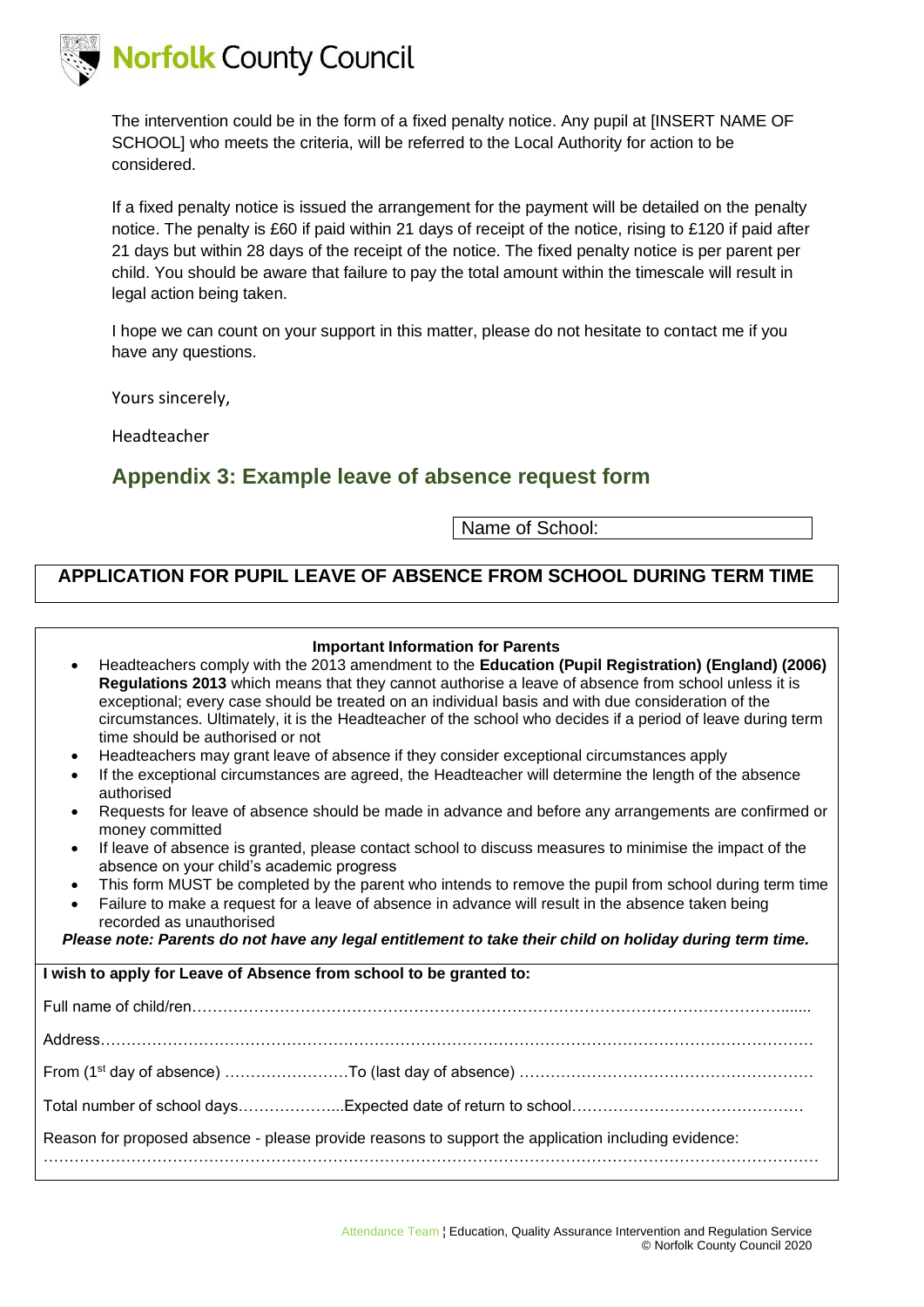

| Please read the following and sign to indicate you agree:<br>I would like to request the above absence. I understand that the school strongly advises against taking<br>unnecessary absence during term time and accept that this may have a detrimental impact on my child/ren's<br>progress. I undertake to make sure my child/ren catch up with any work that is required of them. |  |  |
|---------------------------------------------------------------------------------------------------------------------------------------------------------------------------------------------------------------------------------------------------------------------------------------------------------------------------------------------------------------------------------------|--|--|
| Signature of parent(s)/carer(s):                                                                                                                                                                                                                                                                                                                                                      |  |  |
| Date:                                                                                                                                                                                                                                                                                                                                                                                 |  |  |
|                                                                                                                                                                                                                                                                                                                                                                                       |  |  |
| Your request for leave of absence from school during term time has been considered and has been:                                                                                                                                                                                                                                                                                      |  |  |
| <b>Agreed</b><br>Days agreed<br>Not agreed                                                                                                                                                                                                                                                                                                                                            |  |  |
| Signature of Headteacher:                                                                                                                                                                                                                                                                                                                                                             |  |  |

## **11. Addendum: Arrangements for Attendance during Covid-19**

| This section of the whole school policy was created in response to Covid-19 and<br>agreed by the Governing Body on [insert date]. It will be kept it under review as<br>circumstances continue to evolve in line with national and local guidance and<br>should be read in conjunction with the full policy document. |                  |                                 |              |
|-----------------------------------------------------------------------------------------------------------------------------------------------------------------------------------------------------------------------------------------------------------------------------------------------------------------------|------------------|---------------------------------|--------------|
| Signature: H Sonnex                                                                                                                                                                                                                                                                                                   |                  | <b>Headteacher</b>              | Date: 1/2/21 |
| Signature:                                                                                                                                                                                                                                                                                                            | <b>B</b> Barrett | Chair of Governors Date: 1/2/21 |              |

11.1 As set out in the [full opening guidance,](https://www.gov.uk/government/publications/actions-for-schools-during-the-coronavirus-outbreak/guidance-for-full-opening-schools) the DfE expects schools to work with families and the Local Authority to secure regular school attendance for all pupils in September 2020 in line with statutory requirements.

From the start of the Autumn Term 2020 pupils' attendance will be mandatory and the usual rules on attendance will apply, including:

- parents' duty to ensure that their child of compulsory school age attends regularly at the school where the child is a registered pupil
- schools' responsibilities to record attendance and follow up absence
- the ability to issue sanctions, including fixed penalty notices, in line with local authorities' codes of conduct

11.2 At Alburgh with Denton Primary School we recognise and are mindful of the impact that Covid-19 will have had on our pupils and their wider family and community. We will therefore be taking a balanced approach when dealing with attendance matters and will work closely with the Local Authority's Attendance Team.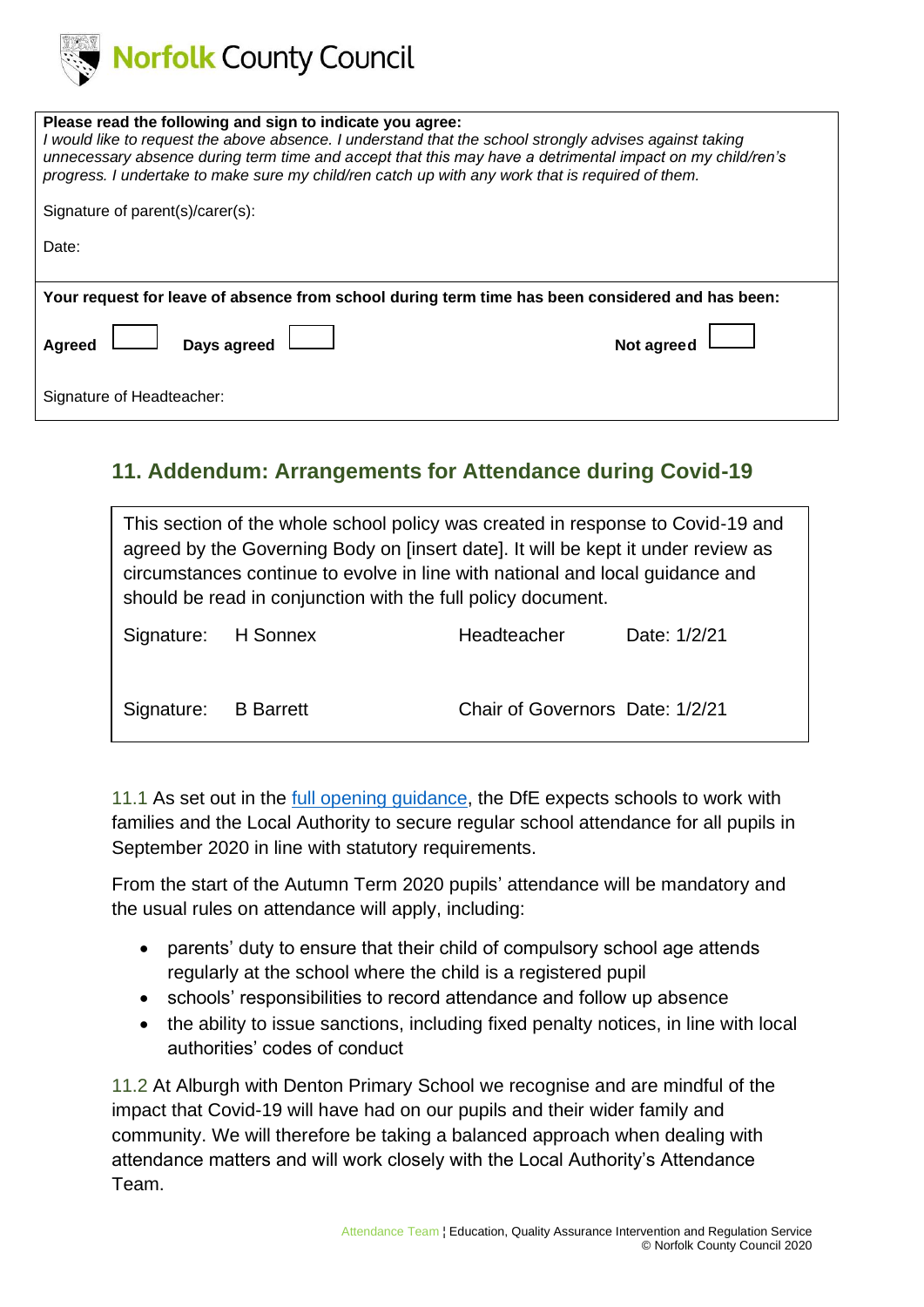

11.3 By working closely with the LA's Attendance Team, we will try to ensure a consistent approach to managing attendance concerns. We are committed to supporting our pupils and their families to secure a positive return to regular attendance for all our pupils. We believe that the key to facilitating good school attendance is:

- clear communication with our families
- where concerns arise, early intervention and targeted support plans based on individual pupil needs
- use of appropriate statutory tools to ensure school attendance where appropriate

#### 11.4 Recording absence related to Covid-19 during academic year 2020 to 2021

Although school attendance is compulsory from the start of the autumn term, there will be some circumstances where pupils cannot attend school due to Covid-19. Parents will not be penalised for a child's absence that is related to Covid-19.

The table below shows the national codes which all schools are required to use to record and monitor attendance and absence when absence is related to Covid-19:

| Code | Reason                                                                                                                                                                                                                                                                                                                                                                                                                    |
|------|---------------------------------------------------------------------------------------------------------------------------------------------------------------------------------------------------------------------------------------------------------------------------------------------------------------------------------------------------------------------------------------------------------------------------|
|      | • absence accrued when pupils are required to self-isolate as they, or<br>a member of their household, has symptoms or confirmed<br>coronavirus (Covid-19)<br>• If a pupil is required to be in quarantine on arrival in, or return to, the<br>UK, code X should be used in the register<br>• Non-attendance in accordance with guidance from Public Health<br>England or the Department of Health and Social Care (DHSC) |
|      | Absence accrued following a positive test should be recorded as code I<br>(illness) until they are able to return to school.                                                                                                                                                                                                                                                                                              |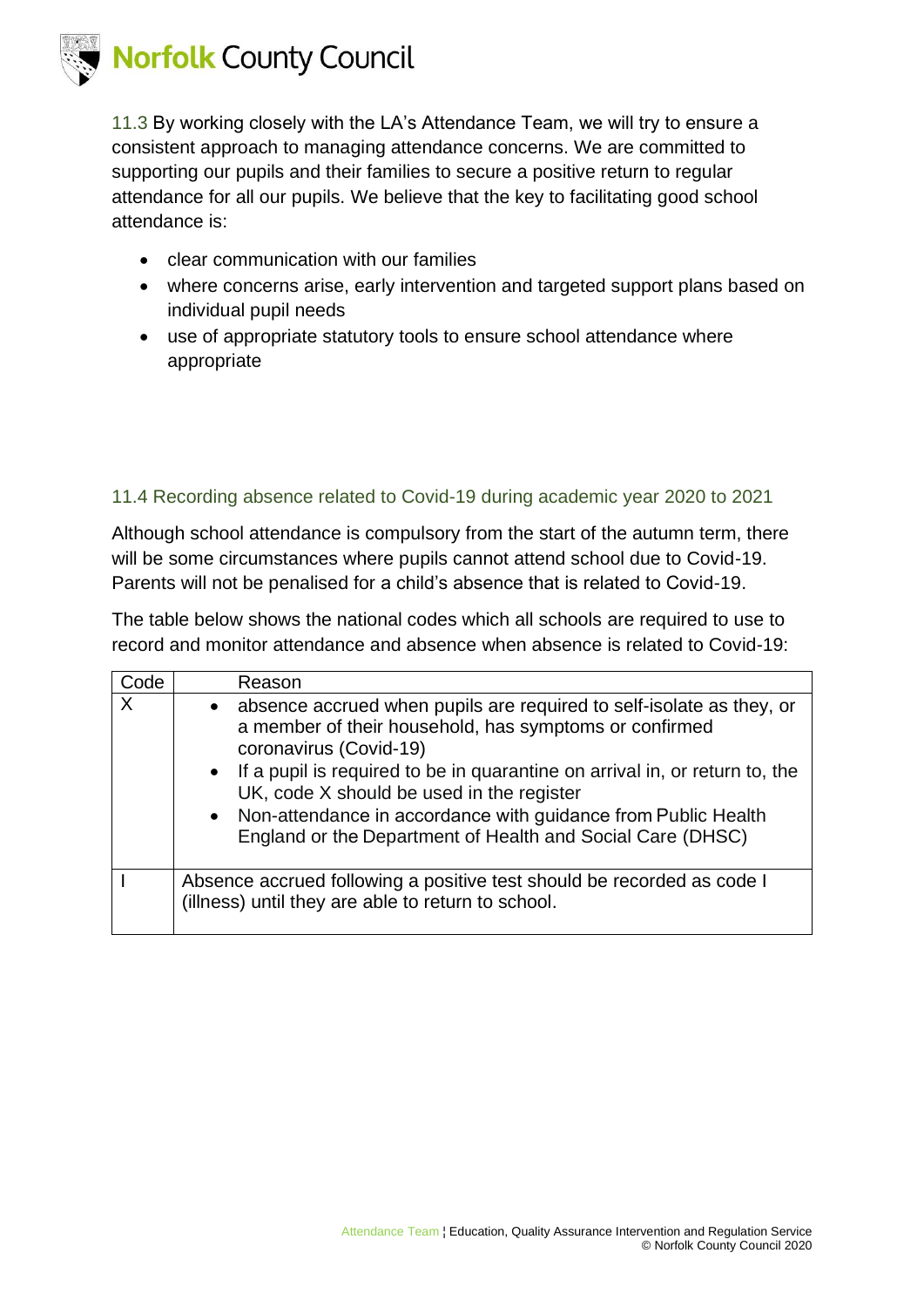

Pupil develops symptoms (fever, new persistent cough, loss or change to sense of taste or smell). Household must isolate and get child tested. This absence should be coded 'X' - not attending in circumstances related to coronavirus (COVID-19)

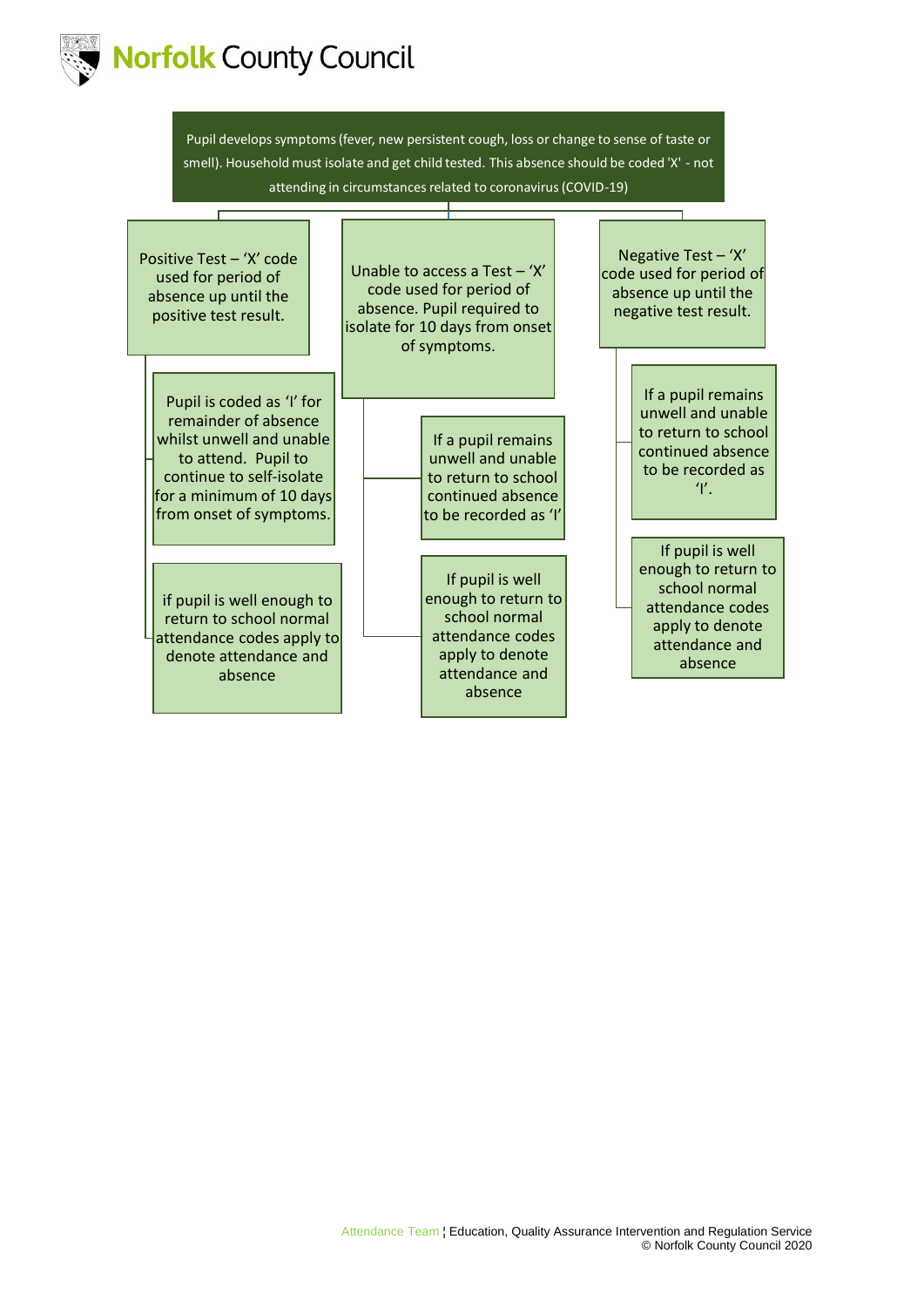